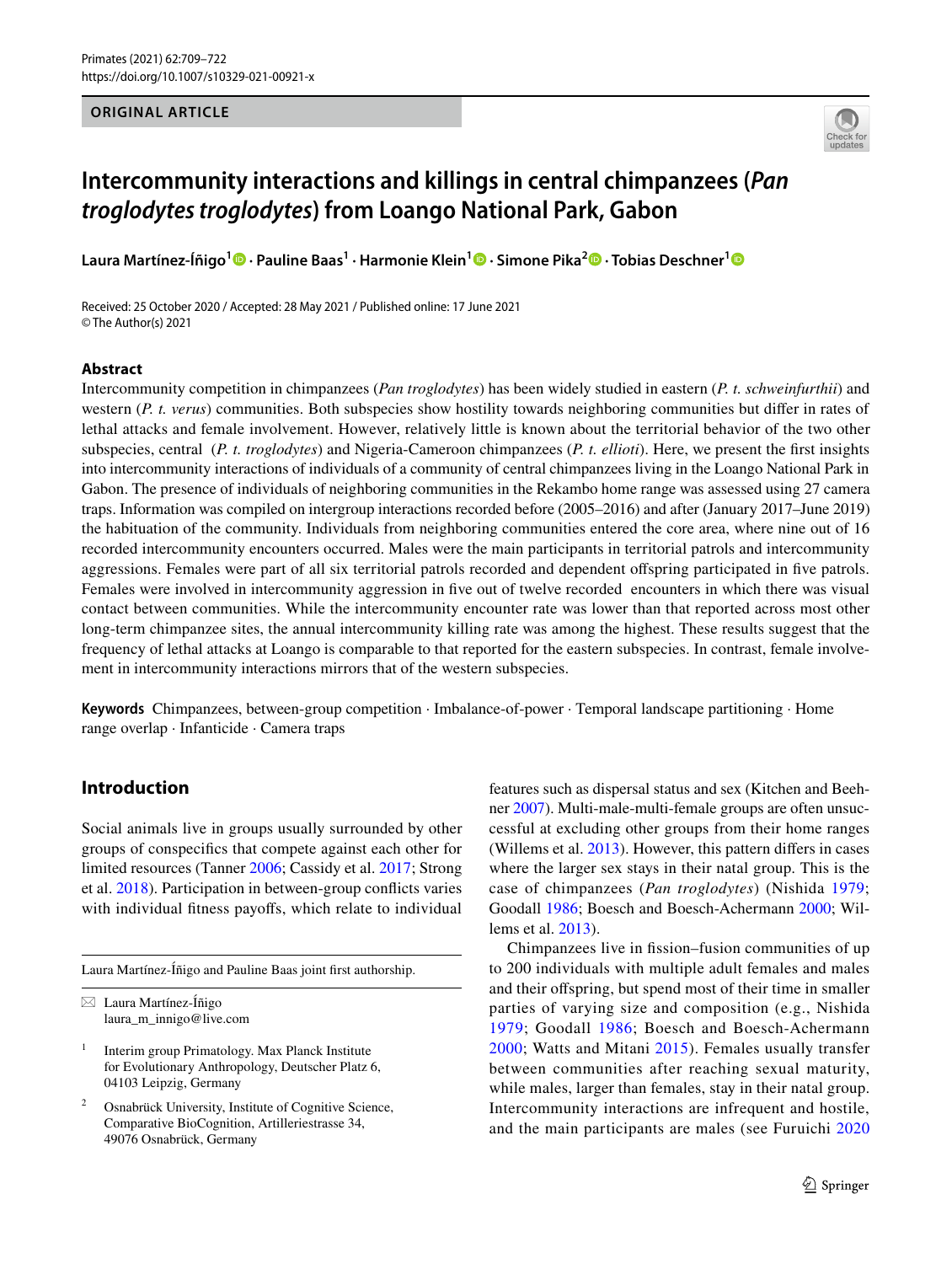for a review). Overlapping areas between communities can reach up to 30–50% of their territories (Nishida [1979](#page-12-2); Goodall [1986](#page-12-3)), while exclusive core areas may be less than 23% of the total home range size (Herbinger et al. [2001](#page-12-6); Amsler [2009\)](#page-12-7). Parties patrol territorial boundaries, sometimes intruding deep  $(>1 \text{ km})$ ; deep incursion) into the territory of other communities (Nishida et al. [1985](#page-12-8); Goodall [1986;](#page-12-3) Boesch and Boesch-Achermann [2000;](#page-12-4) Wilson et al. [2004;](#page-13-4) Mitani and Watts [2005\)](#page-12-9). Patrolling parties respond aggressively (e.g., by charging, chasing, use of threatening displays, contact aggression) when encountering noncommunity members (Nishida et al. [1985;](#page-12-8) Goodall [1986](#page-12-3); Boesch and Boesch-Achermann [2000;](#page-12-4) Wilson et al. [2004](#page-13-4); Mitani and Watts [2005](#page-12-9)). Most intercommunity interactions consist of acoustic contacts at long distances (i.e., pant-hoots and drumming, Boesch and Boesch-Achermann [2000;](#page-12-4) Crofoot and Wrangham [2010](#page-12-10)) but can escalate into lethal attacks (e.g., Wilson et al. [2014\)](#page-13-5).

Most of our current knowledge of intergroup interactions in chimpanzees stems from studies on several eastern communities (*P. t. schweinfurthii*) (see Furuichi [2020](#page-12-5) for a recent review). Males almost exclusively carry out the territorial activities in this subspecies, and killings are relatively frequent (Wilson et al. [2014](#page-13-5); Furuichi [2020\)](#page-12-5). Such patterns led to the hypothesis that resident males form coalitions to compete intensely against males from other groups to increase the size of their territory (Williams et al. [2004;](#page-13-6) Mitani et al. [2010\)](#page-12-11). A larger territory may attract more females into the community and improve the reproduction of intracommunity females (Williams et al. [2004;](#page-13-6) Mitani et al. [2010](#page-12-11)). This hypothesis views female chimpanzees as passive entities in intercommunity conficts. However, studies on communities of western chimpanzees (*P. t. verus*) in the Taï National Park, Côte d'Ivoire, showed a diferent pattern. For instance, in this subspecies females are frequently involved in territorial activities and contribute signifcantly to displace individuals of other communities during encounters (Boesch and Boesch-Achermann [2000;](#page-12-4) Boesch et al. [2008;](#page-12-12) Wilson et al. [2014](#page-13-5); Hashimoto et al. [2020;](#page-12-13) Lemoine et al. [2020\)](#page-12-14). In addition, killings are less frequent than in eastern chimpanzees (Wilson et al. [2014\)](#page-13-5). In contrast, virtually nothing is known about intercommunity interactions of the other two subspecies, central (*P. t. troglodytes*) and Nigeria-Cameroon (*P. t. ellioti*) chimpanzees (Furuichi [2020](#page-12-5)).

Hence, the present study aimed to improve our knowledge of chimpanzee territorial behavior by providing insights into the intercommunity relationships of a community of central chimpanzees living in the Loango National Park, Gabon. We used data combining direct observations and camera traps to describe the interactions between the studied community and its neighbors. The analyses focused on intergroup encounter patterns and their location within the territory as well as female and male participation in territorial activities. We compare our results to data from other long-term chimpanzee sites and pinpoint diferences and similarities.

### **Methods**

#### **Study site and community**

The study site was established in 2005 in the Loango National Park, Gabon (2° 04′ S, 9° 33′ E, Boesch et al. [2007\)](#page-12-15). The ecological parameters of the field site are described in detail elsewhere (Boesch et al. [2007](#page-12-15); Head et al. [2011\)](#page-12-16).

Based on data from 27 camera traps and direct observations, the Rekambo community consisted of 45 individuals at the end of the data collection period of this study (June 2019). These individuals were eight adult males, 16 adult females, three adolescent males, six adolescent females, and 12 juveniles and infants (following the classifcation of van Lawick-Goodall [1968\)](#page-13-7). The habituation to human presence was successful for all adult and adolescent males of the community. Furthermore, nine adult females with six infants, fve adolescent females, and three juvenile males were regularly observed. The remaining seven adult females and their offspring were mainly seen in association with habituated individuals on camera trap footage. Monthly community size and composition can be found in the electronic supplementary material (ESM) of Martínezíñigo et al. (in review). Previous genetic and camera trap studies (Arandjelovic et al. [2011](#page-12-17); Head et al. [2013\)](#page-12-18) suggested that the Rekambo community is surrounded by a minimum of three other unhabituated communities in the north, the east, and the south. The Rekambo territory in the west borders the Atlantic Ocean (for more details, see Martínez-Íñigo et al. in review).

#### **Data collection**

Behavioral data via direct observations were collected before (2005–2016) and after the habituation of the majority of individuals (January 2017–June 2019). In addition, camera trap data from chimpanzees were collected from May 2017 to March 2019.

#### **Behavioral observations**

Observers followed chimpanzee parties of the Rekambo community from January 2017 to June 2019, from morning to evening (see [Results](#page-2-0) for the total number of observation days and time). We observed more than one party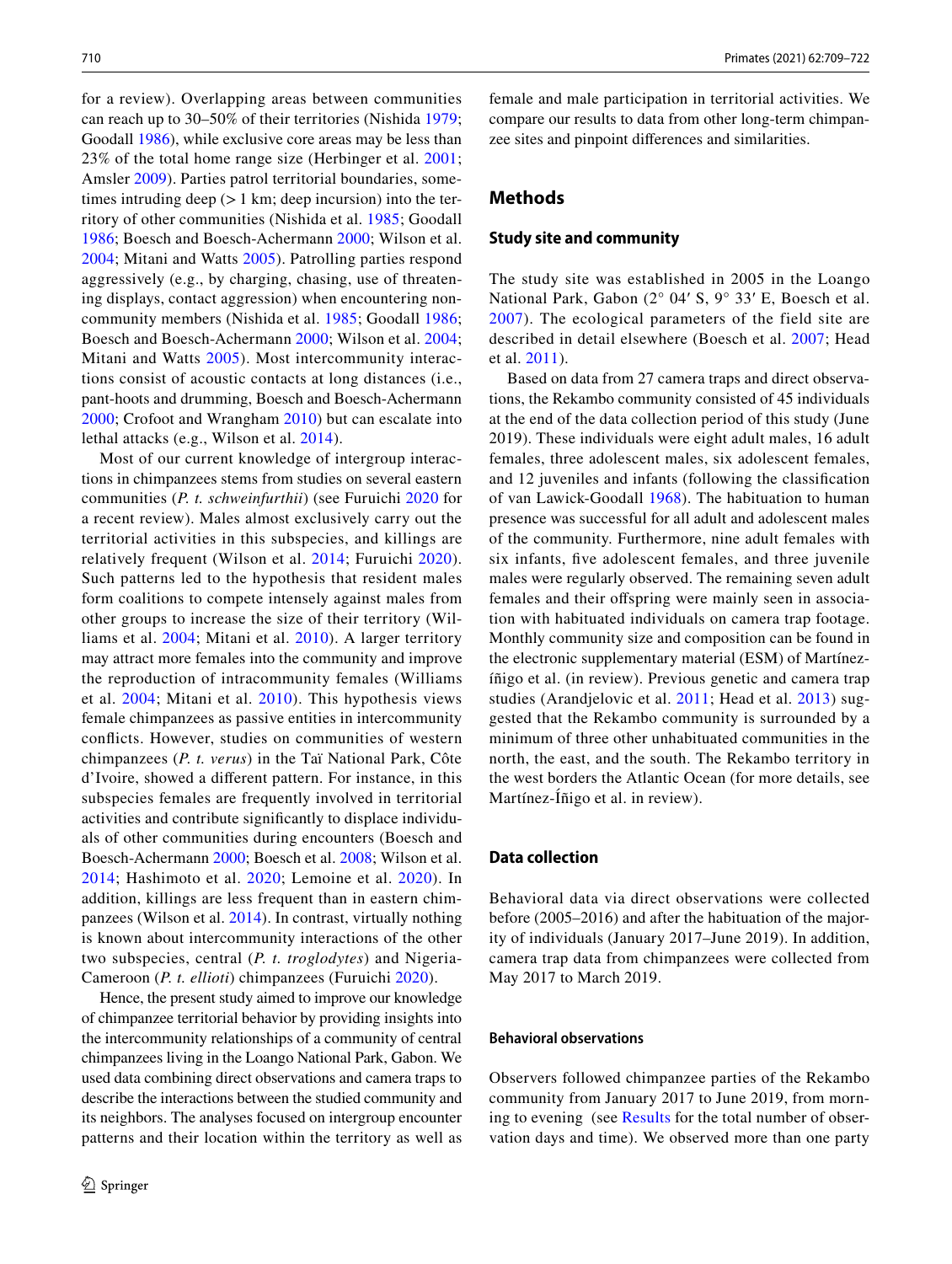simultaneously whenever possible. In the case of fissioning, observers stayed with the largest party if there were no observers available to follow all the parties. Whenever an intercommunity encounter occurred, observers collected information on an *ad libitum* basis (Martin and Bateson [1993\)](#page-12-19) through feld notes, videos (Sony Digital 4K video camera), and vocal recordings (Samsung Galaxy Xcover 3 and Cyrus CS24 smartphones). The resulting data were transcribed into detailed reports.

Based on the classifcation of Wilson and colleagues [\(2012,](#page-13-8) [2014\)](#page-13-5), we categorized four diferent types of community encounters:

- Acoustic encounters, involving individuals of diferent communities that only exchanged vocalizations without visual contact (Wilson et al. [2012](#page-13-8); Goodall [1986](#page-12-3); Boesch and Boesch-Achermann [2000\)](#page-12-4).
- Visual encounters, involving individuals of diferent communities seeing each other. They often exchanged noncontact aggression, such as displaying and charging. These encounters could involve the exchange of vocalizations between communities.
- Physical encounters, involving individuals of diferent communities using contact aggression.
- Lethal encounters, involving individuals of diferent communities interacting with each other and resulting in the death of at least one individual.

We classifed events as acoustic intercommunity encounters if, after hearing distant chimpanzee vocalizations, individuals of the Rekambo community were vigilant, pilo-erected, ran away, showed reassuring behaviors (e.g., embracing, mounting), and charged in the direction of the vocalizations. Similar reactions were seen when distant vocalizations preceded visual intercommunity encounters but not when they preceded fusions with Rekambo community members (Wilson et al. [2012\)](#page-13-8). Encounters, in which unknown chimpanzees were visible, were classifed as intercommunity encounters if at least one unknown adult or adolescent male was observed in visual contact with members of the Rekambo community. By 2017, all adult and adolescent males of the Rekambo community were habituated and could reliably be identifed by observers. However, many females were less habituated or not habituated, and not all observers could reliably identify them while in the forest. Consequently, the sighting of unknown males guaranteed the presence of individuals from another community, while the sighting of unknown females did not.

Observers collected GPS coordinates using handheld GPS devices (Garmin, Rhino 750) whenever they detected an intercommunity encounter.

Additionally, we report killings in which no males of other communities were observed as well as killing events

witnessed before the habituation of the Rekambo community (2005–2016). However, we treat these cases separately due to the uncertainty in community identity.

#### **Camera trap data**

We used a camera trap network comprising 27 cameras (see Fig. S1 in ESM). Camera trap models changed over time, usually being the Bushnell Trophy Cam™ HD. We set cameras to record 1-min clips at 1-s intervals whenever movement was detected. Each camera was checked every 2–4 weeks to replace SD cards and batteries (see Arandjelovic et al. [2014](#page-12-20) for camera trap installation and maintenance).

We compiled chimpanzee videos recorded between May 2017 and March 2019 (total monitoring time: 352,321 h). Consecutive chimpanzee videos recorded by the same camera and separated by less than 15 min were considered as one event (Head et al. [2013](#page-12-18)). Chimpanzee events were examined by 1–4 trained observers, who identifed each individual whenever possible or otherwise classifed them in age-sex classes following the distinction by van Lawick-Goodall ([1968](#page-13-7)). Events were categorized as "foreign community" when at least one adult or adolescent male was visible that did not belong to the Rekambo community. In addition, the tag "Rekambo" was assigned whenever known members were visible in the event. No community was assigned if the event did not meet either of these two conditions. Foreign community events were further evaluated to assess whether individuals were on a territorial patrol. A territorial patrol is characterized by conspicuous behaviors such as individuals traveling silently, slowly, and close to each other, stopping to listen, and scanning the environment to gather information (Mitani and Watts [2005\)](#page-12-9). We considered that a camera trap event showed a territorial patrol if it contained all these elements.

#### <span id="page-2-0"></span>**Mapping intercommunity interactions and killings**

#### **Behavioral observations**

We used R (v.4.0.2, R Core Team [2020](#page-12-21)) to represent the locations of the encounters on a map of the study area. We distinguished between the diferent intercommunity encounter types, killings before the habituation period, and killings in which the community of the victim could not be assigned (see Fig. [1\)](#page-3-0). We included the home range (100% and 95% Minimum Convex Polygon, MCP) and core area (75% MCP) of the Rekambo community, as calculated in a previous study (Martinez-Íñigo et al. in review), to provide context to the data. We used MCP throughout this manuscript for comparison with other chimpanzee studies (Herbinger et al. [2001;](#page-12-6) Amsler [2009](#page-12-7)). Results based on the home range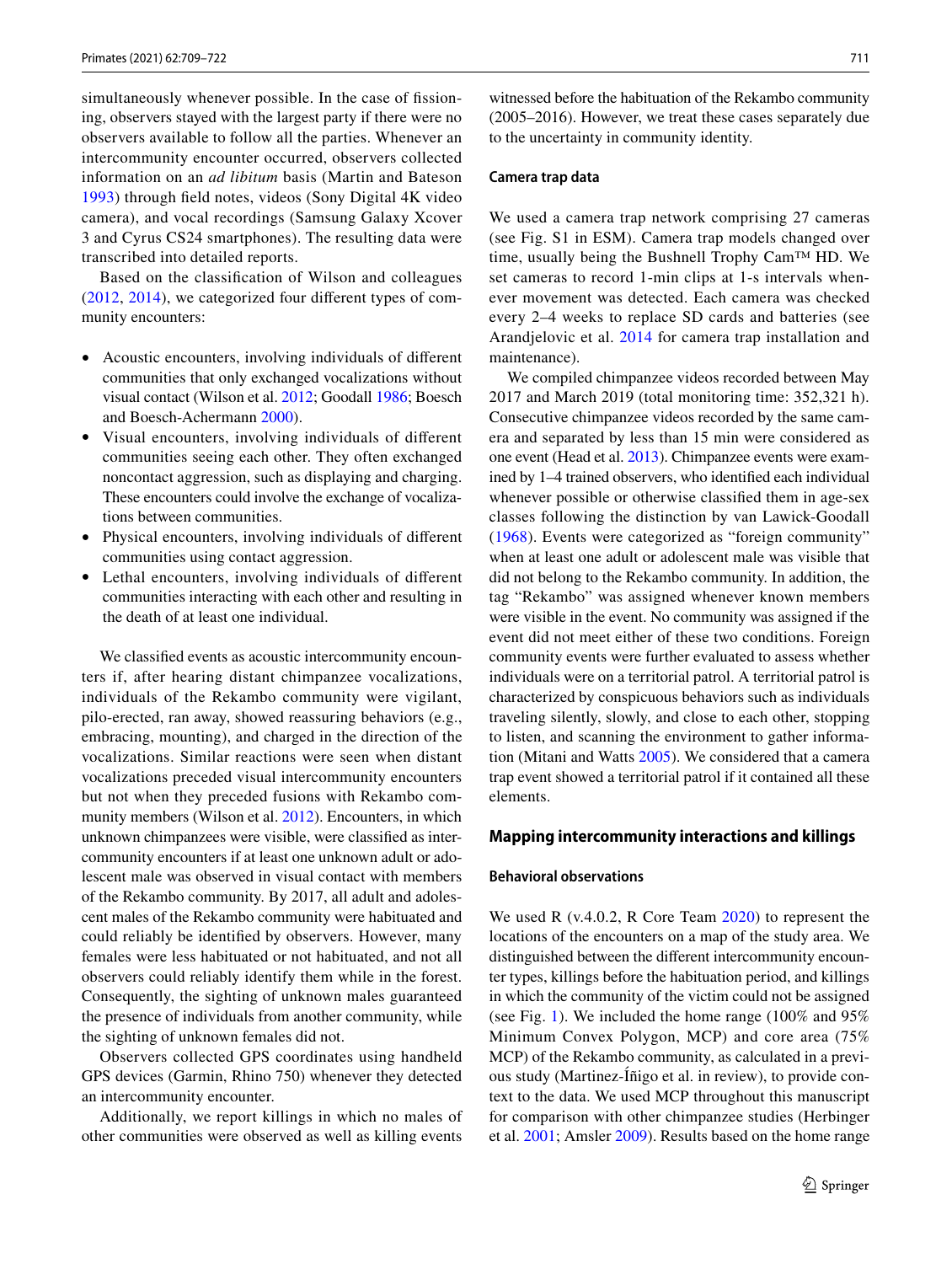

<span id="page-3-0"></span>**Fig. 1** Map of the Rekambo community and overview of intercommunity encounters

calculated with Biased Random Bridges are available in the Electronic Supplementary Material (see Results S1 and Fig. S2).

Figure [1](#page-3-0) shows a map of the home range of the Rekambo community and locations of intercommunity encounters, killings, and camera traps. Camera traps are depicted as circles whose size is directly proportional to the number of chimpanzee events recorded by the camera, corrected for monitoring time. Colors inside the circles represent the proportion of events detected for Rekambo (in white) and other communities (in black) by each camera. Created with R (v.4.0.2, R Core Team [2020](#page-12-21)).

#### **Camera trap data**

The proportions of events of individuals of the Rekambo and foreign communities recorded by each camera trap were plotted as pie charts in their corresponding geographical locations (see Fig. [1\)](#page-3-0). The diameter of the pie charts was proportional to the chimpanzee event capture rate (i.e., the number of chimpanzee events/camera monitoring time) of each camera. The camera monitoring time was the sum of the time elapsed between the frst and last videos recorded between maintenance revisits.

### **Evaluating spatial overlap between communities**

To investigate whether there was temporal landscape partitioning between communities in the Rekambo core area (i.e., 75% MCP), we recalculated the MCPs for those nine months in which sightings from other communities had been recorded within the core area from January 2017 to April 2019 (see Fig. S3 in ESM). The detailed methods can be found in Martínez-Íñigo and colleagues (in review).

Moreover, to evaluate the spatial overlap between the core area of the Rekambo community and sightings from other communities, we calculated a 100% MCP using 30 locations corresponding to intergroup encounters  $(N=16)$  and camera traps in which sightings of other communities had been confirmed  $(N=14)$ . We saved the 75% MCP for the Rekambo community and the 100% MCP of other communities as shapefles using the function *writeOGR* (package *rgdal v1.5- 18*, Bivand et al. [2020\)](#page-12-22). We then calculated the area exclusively used by the Rekambo community in QGIS (QGIS Development Team [2019\)](#page-12-23) with these shapefles. Finally, we repeated the process using only intercommunity encounter locations ( $N=16$ ) to calculate a 100% MCP for comparison with a similar study (Amsler [2009](#page-12-7)).

### **Statistical analyses**

We compared party sizes, the number of adult males within parties, and the chimpanzee event capture rate inside and outside the Rekambo core areas using two-tailed two-sample *t* tests or Wilcoxon rank-sum exact tests, depending on data distribution. We evaluated normal distribution using kurtosis and skewness values, accepting  $\pm 2$  as compatible with normality. Party size was defned as the total number of independent chimpanzees (i.e., adults and adolescents) from the same community observed during an intercommunity encounter (Amsler [2009](#page-12-7)). We evaluated the equality of variances using the *F* test and performed a *t* test for equal or unequal variances accordingly. *p* values lower than 0.05 were considered signifcant. We used R (v.4.0.2, R Core Team [2020](#page-12-21)) to perform statistical analyses.

# **Results**

From January 2017 to June 2019, parties of chimpanzees of the Rekambo community were followed for 831 days for a total of 8837 h. During this time, we recorded 16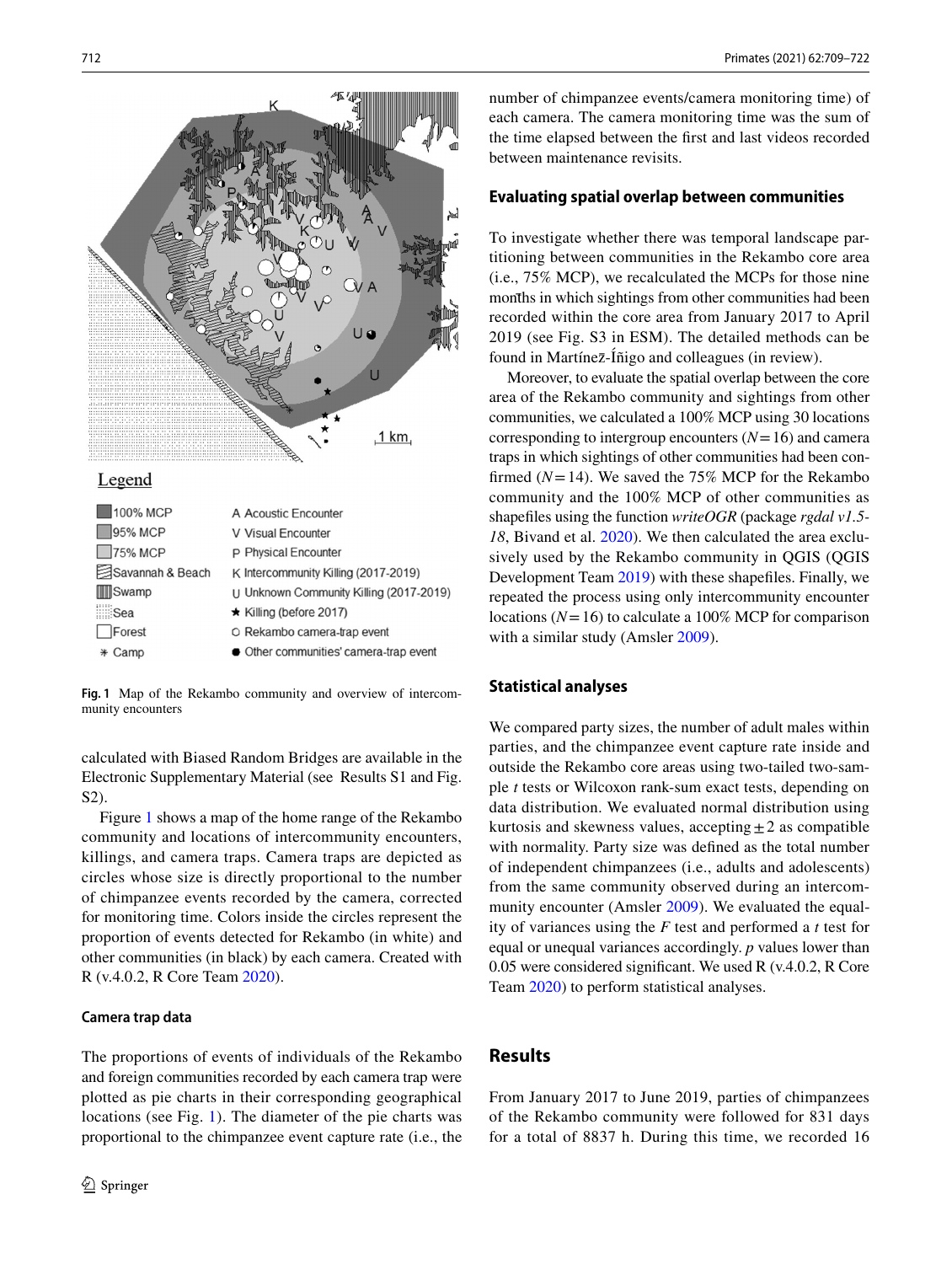<span id="page-4-0"></span>

|  | <b>Table 1</b> Intercommunity encounters of the Rekambo community |  |  |  |
|--|-------------------------------------------------------------------|--|--|--|
|--|-------------------------------------------------------------------|--|--|--|

| Date       | Encounter type        | Location     | Rekambo party (size)                     | Foreign party                     | Victim(s)              |
|------------|-----------------------|--------------|------------------------------------------|-----------------------------------|------------------------|
| 14/06/2017 | Visual                | Core area    | 4AM(4)                                   | 4AM, 2AU                          |                        |
| 25/07/2017 | Visual                | Core area    | 4AM, 1ADM (5)                            | 1AM                               |                        |
| 30/09/2017 | Visual                | Core area    | 5AM, 1AF, 2JF (6)                        | 9AM, 3AF                          |                        |
| 06/10/2017 | Visual                | Core area    | 5AM, 2AF, 1ADM, 1JF (8)                  | <b>xUU</b>                        |                        |
| 23/12/2017 | Acoustic              | Periphery    | 6AM, 1AF (7)                             | $\ast$                            |                        |
| 29/12/2017 | Visual                | Core area    | 7AM, 1AF, 1JF (8)                        | 5AM, 1AF                          |                        |
| 11/01/2018 | Visual <sup>P</sup>   | Core area    | 8AM, 3AF, 4ADM, 2JF, 1JU (15)            | 1AM, 1AF, 1JF                     |                        |
| 20/01/2018 | Visual                | Core area    | 7AM, 2AF, 4ADM, 2JF (13)                 | 5AM, 2AF, 1JU                     |                        |
| 20/01/2018 | Acoustic              | Periphery    | 7AM, 2AF, 4ADM, 2JF (13)                 | *                                 |                        |
| 24/01/2018 | Visual <sup>P</sup>   | Periphery    | 8AM, 3AF, 3ADM, 2JF, 1JI (14)            | 2AM, 5AU                          |                        |
| 03/09/2018 | Killing               | Core area    | 3AM, 3AF, 1ADM, 1ADF, 1JM, 1JF (8)       | 1AM                               | $AM^{\dagger}$         |
| 04/10/2018 | Physical              | Periphery    | 5AM, 3AF, 2ADM, 1ADF, 1JF, 1JM, 1JU (11) | 1AM, 1AF, 1ADM,<br>1ADF, 1JF, 1UU | ADM, ADF               |
| 23/11/2018 | Acoustic <sup>P</sup> | Periphery    | 5AM, 3AF, 3ADM, 2ADF, 1JM, 1IF (13)      | $\ast$                            |                        |
| 06/01/2019 | Visual                | Core area    | 5AM, 4AF, 3ADM, 1ADF, 2JM, 1IF (13)      | 5AM                               |                        |
| 17/05/2019 | Acoustic <sup>P</sup> | Periphery    | 4AM, 1AF, 1ADF (6)                       | $\ast$                            |                        |
| 17/06/2019 | Killing $P$           | Out of range | 6AM, 3AF, 3ADM, 2ADF, 1JM, 1IF (14)      | 1AM, 1AF, 1IF, 1UU                | $AF$ , IF <sup>†</sup> |

Table [1](#page-4-0) shows an overview of intercommunity encounters between the Rekambo community and neighboring communities from January 2017 to June 2019 as a function of date, encounter type, location, Rekambo party and size, foreign party and victim(s). The "date" column contains the specifc day of each encounter depicted as "day/month/year". The "encounter type" column classifes the encounter in one of the four considered categories: (1) Acoustic encounter, (2) visual encounter, (3) physical encounter, or (4) lethal encounter. The superscript P indicates that members of the Rekambo community patrolled before the encounter. The "location" column refers to where within the home range of the Rekambo community (January 2017–April 2019) the encounter took place. The location categories are as follows: Core area: within 75% MCP; periphery: 75–95% MCP; out of range: outside 95% MCP. The "Rekambo party" column refers to the number and age-sex classes of the community members seen during the encounter, with the size of the party given in brackets. The "foreign party" column refers to the number and age-sex classes of the individuals of other communities observed during the respective encounter. The "victim(s)" column refers to the age-sex class of the individuals of other communities that were physically aggressed (e.g., bitten, hit, grabbed) during the respective encounter. If the attack was lethal, it is depicted via the superscript<sup>†</sup>. The age-sex classes of individuals in the "Rekambo party", "foreign party", and "victim(s)" columns were labeled as follows: number of individuals+age category+sex. *A* adult, *AD* adolescent, *J* juvenile, *I* infant, *F* female, *M* male, *U* unknown. *x* unknown number

\*Not observed

– Not applicable

intercommunity encounters on 15 different days. Four encounters were purely acoustic, nine were visual, one was physical, and two resulted in killings of two chimpanzees (see Table $\overline{1}$ ). On five of these encounters, the involved individuals of the Rekambo community were patrolling before the events. Fourteen camera traps detected a total of 28 events of foreign communities between May 2017 and March 2019. Thirteen events occurred within the core area of the Rekambo community (see Table S1 in ESM).

Additionally, we recorded the killing of four infants and a juvenile male whose communities could not be determined. One such killing was preceded by a territorial patrol (see Table [2](#page-5-0)). Finally, between 2005 and 2016, fve possible cases of intercommunity killings were recorded in the area of study (see Table [3\)](#page-5-1).

# **Presence of other communities in the Rekambo home range detected by camera traps**

Between January 2017 and March 2019, the camera traps recorded a total of 682 chimpanzee events: 492 events (72.14%), 28 foreign community events (4.10%) (see Table S1 in ESM), and 162 events (23.75%) for which we could not assign a community. The chimpanzee event capture rate was higher inside the Rekambo core area than outside (Wilcoxon rank-sum test,  $W = 128$ , *p* value < 0.01). The capture rate of foreign community events in cameras outside the Rekambo core area was higher than in cameras placed inside the Rekambo core area (Wilcoxon ranksum test,  $W = 31$ ; *p* value < 0.05).

Foreign community events recorded within the core area of the Rekambo community and outside showed a similar number of independent individuals (Wilcoxon rank-sum test,  $W = 127.5$ , *p* value = 0.16) and adult males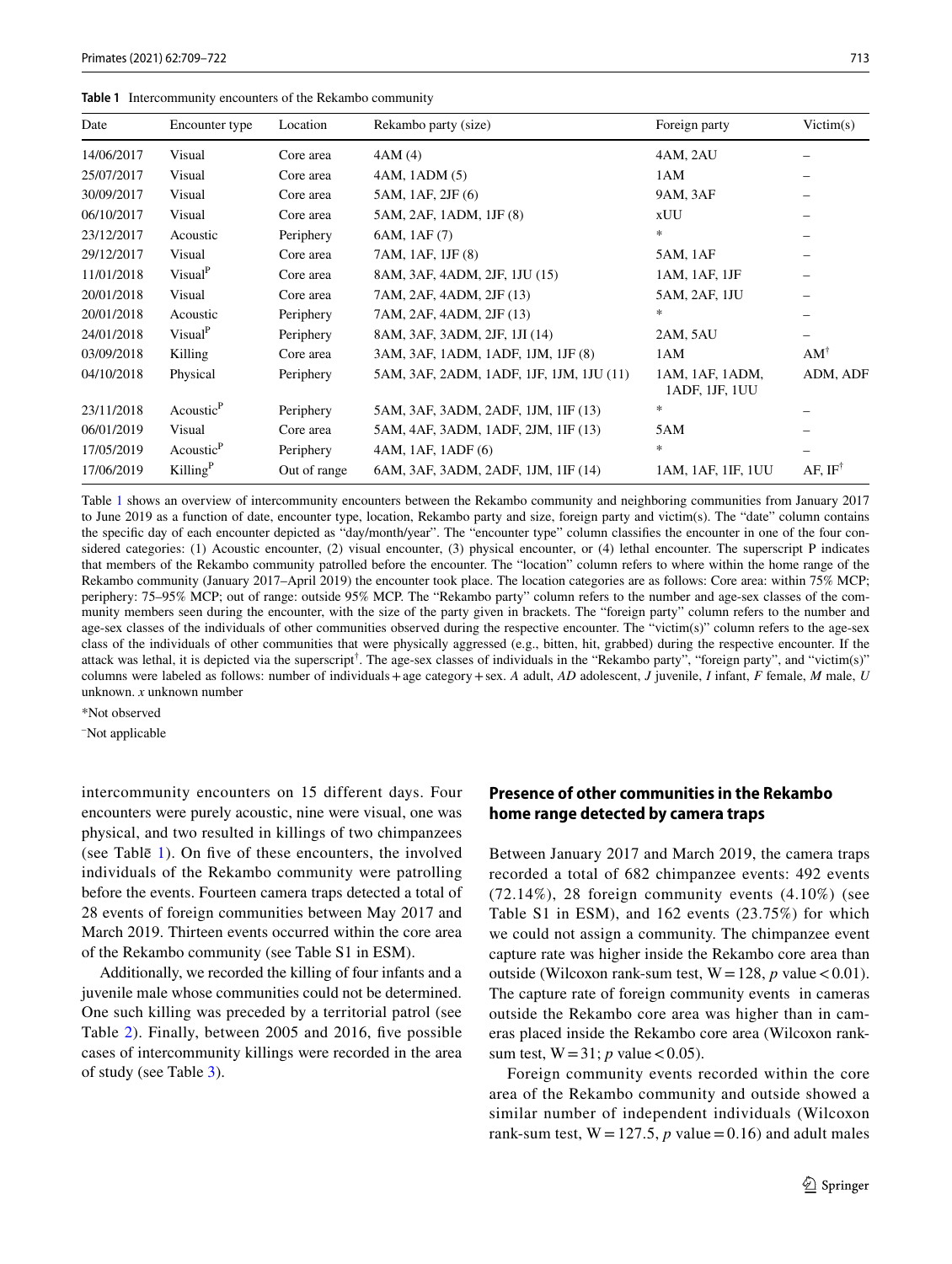| Date       | Location         | Rekambo party                  | <b>Encountered party</b> | Victim(s)                                        | Cannibalism |
|------------|------------------|--------------------------------|--------------------------|--------------------------------------------------|-------------|
| 24/12/2017 | Core area        | 6AM, 1AF, 1ADM, 2JF            | Not observed             | $\Pi$ <sup><math>\mathrm{I}^\dagger</math></sup> | Yes         |
| 17/02/2018 | Periphery        | 7AM, 2ADM, 1JF                 | 2AF, 1JM, 1 IU           | 2AF, JM <sup>O†</sup> , IU <sup>I†</sup>         | Yes, Yes    |
| 07/05/2019 | Core area        | 2AM, 2AF, 1ADM, 1 IU           | 1 AF, 1 JM, 1 IU         | AF. $IU^{O\dagger}$                              | <b>Yes</b>  |
| 23/06/2019 | Out of range $P$ | 7AM, 3AF, 3ADM, 2ADF, 2JM, 1IF | 1AF.1IF                  | AF. $IF^{O\dagger}$                              | No          |

<span id="page-5-0"></span>**Table 2** Lethal interactions with individuals of unknown community membership

Table [2](#page-5-0) depicts lethal interactions with individuals of unknown community membership led by the Rekambo community from January 2017 to June 2019 as a function of date, location, Rekambo party, encountered party, victim(s) and cannibalism. The "date" column contains the specifc day of each encounter depicted as "day/month/year". The "location" column refers to where within the home range of the Rekambo community (January 2017–April 2019) the encounter took place. The location categories are as follows: Core area: within 75% MCP; periphery: 75–95% MCP; out of range: outside 95% MCP. The superscript P indicates that individuals of the Rekambo community patrolled before the encounter. The "Rekambo party" column refers to the number and age-sex classes of the community members seen during the whole encounter. The "encountered party" column refers to the number and age-sex classes of the individuals of unknown communities observed during the encounter. The "victim(s)" column refers to the age-sex class of the individuals of unknown communities that were physically aggressed (e.g., bitten, hit, grabbed) during the encounter. If the attack was lethal, the individual who was killed has the superscript †. The superscripts I and O indicate the kind of evidence available for the event: O=observed event: Observers witnessed how the victim was killed; I=inferred: The individual killed was found dead during the encounter with visual signs (e.g., chimpanzee teeth wounds) of having been killed by chimpanzees. Agesex classes of individuals in the "Rekambo party", "encountered party", and "victim(s)" columns were labeled as follows: number of individuals+age category+sex. *A* adult, *AD* adolescent, *J* juvenile, *I* infant, *F* female, *M* male, *U* unknown. The "cannibalism" column refers to whether individuals of the Rekambo community fed on the remains of the killed victims

<span id="page-5-1"></span>**Table 3** Chimpanzee intraspecifc killings before 2017

| Date       | Observation type | Location     | Chimpanzees observed | Victim | Cannibalism |
|------------|------------------|--------------|----------------------|--------|-------------|
| 08/06/2006 | <b>Inferred</b>  | Out of range | 4AM, 1AF, 3AU, 1JU   | ЛU     | *           |
| 10/10/2006 | <b>Inferred</b>  | Out of range | 1AF. 2AU             | AM     | $\ast$      |
| 23/06/2007 | <b>Inferred</b>  | Out of range | 1AM, 1AF, 5AU, 1IU   | ΙU     | Yes         |
| 16/12/2008 | Suspected        | Periphery    | 3AM, 1AF, 3AU        | AM     | *           |

Table [3](#page-5-1) depicts chimpanzees' intraspecifc killings before the habituation of the majority of individuals of the Rekambo community as a function of date, observation type. location, chimpanzees observed, victim, and cannibalism. Date is depicted as "day/month/year". "Observation type" is categorized following the distinctions by Wilson and colleagues [\(2014](#page-13-5)). Inferred: Aggression witnessed, corpse or parts found after the aggression, and traces indicating intercommunity attack found. Suspected: Body found showing injuries compatible with intraspecifc coalitional aggression. "Location" refers to where within the home range of the Rekambo community (January 2017–April 2019) the encounter took place. Periphery: 75–95% MCP; out of range: outside 95% MCP. "Chimpanzees observed" refers to the number and age-sex class of the attackers (unknown community membership). Individuals were labeled as follows: Number of individuals+age category+sex. *A* adult, *AD* adolescent, *J* juvenile, *I* infant, *F* female, *M* male, and *U* unknown. The asterisk (\*) refers to "not observed"

(Wilcoxon rank-sum test,  $W = 134$ ,  $p$  value = 0.08). Adult females were involved in fve of 13 foreign community events recorded inside the Rekambo core area and nine of 15 events recorded outside the core area. Juveniles and infants were detected in a similar proportion of events in both areas (core area: Six of 13 events; outside core area: Seven of 15 events). Five events showed behaviors characteristic of territorial patrols (see Table S1 in ESM). Two of those events contained adult females with dependent ofspring. Adolescent females participated in four of the five recorded patrols.

Concerning the 13 foreign community events detected inside the core area (see Table S1 in ESM), six events occured within the monthly core area (see Fig. S3 in ESM).

# **The overlap between the Rekambo core area and sightings of other communities**

The exclusive core areas were  $2.69 \text{ km}^2$  and  $9.52 \text{ km}^2$  when subtracting the 100% MCP generated with locations of all sightings of foreign communities (i.e., camera traps plus encounters) and 100% MCP of the encounters, respectively (see Fig. S4 in ESM). These were 14.31% and 50.64% of the core area  $(18.80 \text{ km}^2)$  and  $4.56\%$  and  $16.13\%$  of the Rekambo 100% MCP (59.03 km<sup>2</sup>).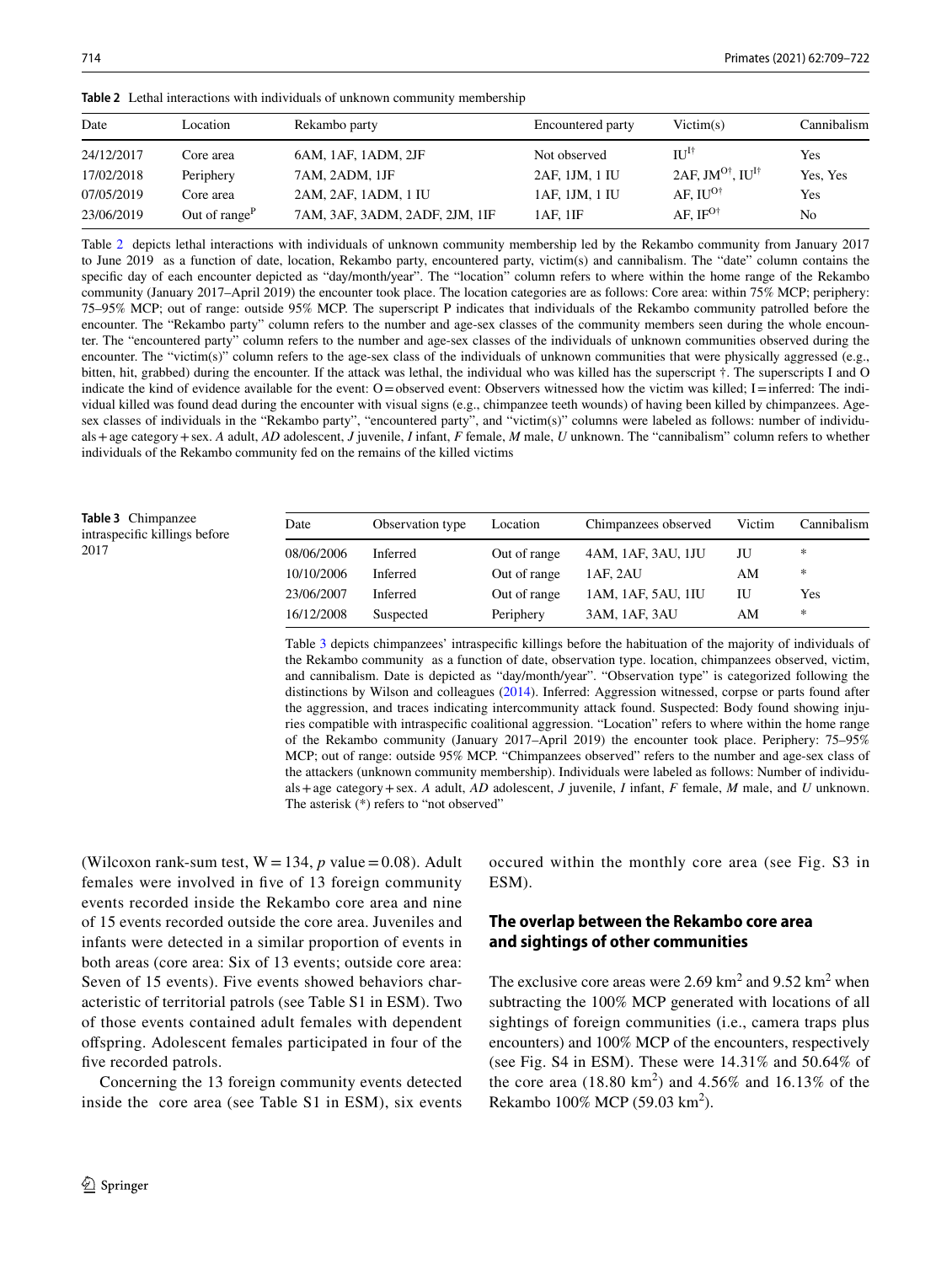#### **Intercommunity encounters**

Intercommunity encounters occurred 0.53 times per month, or on 1.92% of the days when observers followed parties of the Rekambo community. The party size (see Table [1\)](#page-4-0) was similar in encounters inside and outside their core area (Wilcoxon rank-sum test,  $W = 21.5$ , *p* value = 0.31] as was the number of adult males  $[t(11.73)=0.05, p=0.96]$ . Adult males were present in all 16 encounters, and adult females were present in twelve encounters. Territorial patrolling was observed prior to five of the 16 recorded encounters. All patrols included adult females, and four included juveniles and/or infants (see Table [1\)](#page-4-0).

Purely acoustic encounters (four of 16 encounters) happened beyond the core area of the Rekambo home range. In all of them, the frst reaction of the Rekambo chimpanzees was to move towards the vocalizations and sounds of individuals of other communities. However, in one case, individuals of the other community appeared to retreat. "Appearing to retreat" refers to observers having the impression that the vocalizations and drums of chimpanzees from other communities came progressively from longer distances. In contrast, the Rekambo chimpanzees remained still or moved towards the vocalizations and drums. In two other acoustic encounters, the Rekambo members withdrew, moving away from the direction from where the vocalizations of individuals of other communities were heard. In the remaining case, it was uncertain which individuals retreated.

Visual encounters accounted for nine of the 16 encounters observed and always involved noncontact aggression (e.g., charges, chases, and displays). Most of these events took place inside the Rekambo core area (eight of the nine visual encounters; see Table [1\)](#page-4-0). In the periphery, the other community initiated the only visual contact by approaching members of the Rekambo community. In the core area, individuals of the Rekambo community approached the intruders in three cases, while individuals of the neighboring community approached Rekambo in four cases. In the remaining case, it was unclear which individuals initiated the event. In all visual encounters, individuals of the other community retreated, presumably after seeing human observers. Adult females of the Rekambo community were present in seven visual encounters and participated in noncontact aggression in three of them. One suspected intercommunity copulation occurred in one of the visual encounters.

We confirmed only one physical encounter, which occurred in the periphery of the Rekambo territory. The aggression consisted of coalitional aggression between seven individuals of the Rekambo community (four adult males and three adult females) against an adolescent male after most of his accompanying community members had escaped. In addition, at least one adult female of the Rekambo community attacked an adolescent female from the other community during the same event. The observers suggested that this attack started when the adolescent female had tried to support the adolescent male that had been attacked by the Rekambo party. Both victims escaped.

There were two lethal encounters with two victims: an adult male, and an infant female (see Table [1](#page-4-0)). Thus, the annual intercommunity killing rate between January 2017 and June 2019 was 0.8 individuals/year. Nine members of the Rekambo community, including three adult females, an adolescent female, and a juvenile male, participated actively in killing the adult male, bitting, kicking, and hitting him, dragging him around, and jumping on him. The attack lasted for over 20 min, although the observers of this event thought that the attacked male was already dead after 15 min of the aggressions. In addition, at least two adult males, one adult female, and one adolescent female bit off pieces of the victim's body. A diferent adolescent female licked the blood of the victim of her fngers. Observers examined the body the day after the killing. The most severe injury was a deep cut on the abdomen from which the intestines protruded. Further injuries were located on the left armpit, the throat, the chest, and all limbs.

The killing of the infant female was preceded by a territorial patrol formed by six adult males, three adult females, three adolescent males, two adolescent females, a juvenile male, and an infant of the Rekambo community. After 1 h 43 min, the party found an adult male, an adult female carrying an infant female, and at least one more unknown individual. The chimpanzees from the other community tried to fee but the Rekambo chimpanzees caught the adult female with her infant. They attacked her and her infant until they could separate them. Then the Rekambo chimpanzees concentrated the attacks on the infant. First, the foreign adult female left, and then two of the Rekambo adult males grabbed the infant and pounded her against the ground and against trees. The entire encounter lasted around seven min. The victim was not cannibalized.

# **Lethal interactions with individuals of unknown community membership**

Between January 2017 and June 2019, chimpanzees of the Rekambo community killed four infants and a juvenile whose community membership could not be confrmed due to the absence of adult or adolescent males accompanying the victims (see Table [2](#page-5-0)).

In the frst case (24/12/2017, see Table [2\)](#page-5-0), observers did not witness the aggression. They found an adult male from the Rekambo community with a the body of dead infant in his hands. Before this, the Rekambo community party had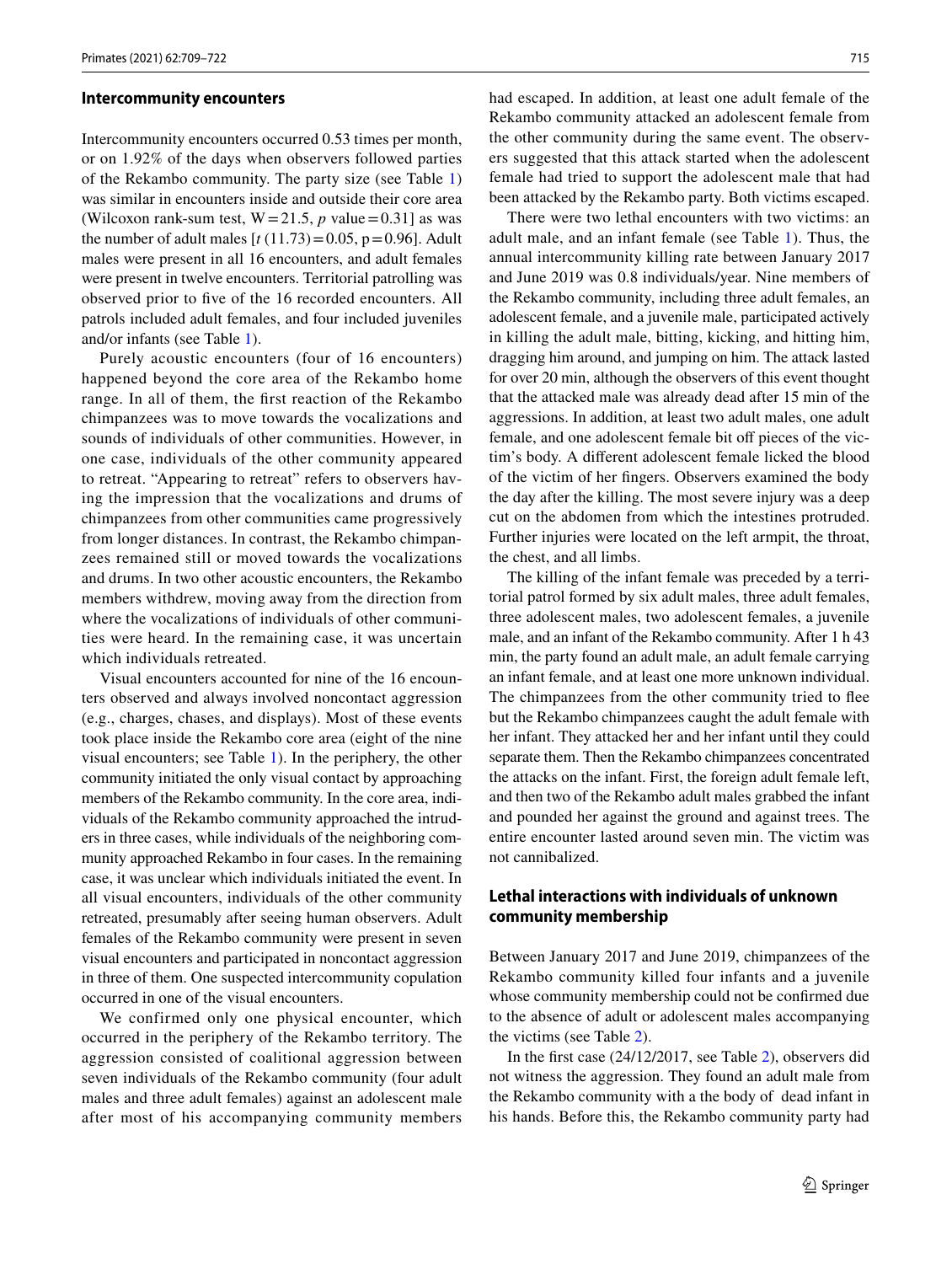run towards that location while vocalizing. After this, an adult male, diferent from the one holding the dead infant, bit into its right leg, tore a piece of flesh, and chewed on it. He then bit into the dead infant's right arm without tearing the flesh.

In the second case (17/02/2018), a party of Rekambo chimpanzees (see Table [2](#page-5-0)) heard pant-hoots and ran towards their origin. They found two unidentifed adult females with an infant and a juvenile male (02:48 pm). The unidentifed individuals unsuccessfully attempted to escape. The Rekambo adult males blocked them and attacked the juvenile while the unidentifed females attempted to protect him. Amid the attacks, observers discovered a dead infant on the ground. One of the Rekambo adult males took the infant's corpse. Subsequently, another male took it from him. One of the unidentifed females charged the male holding the infant, took the corpse, and ran back to the other female to guard the juvenile. Both females defended their supposed offspring aggressively by charging and even biting the Rekambo males. The Rekambo males were attacking the juvenile male and attempted to retrieve the infant's corpse. The female, carrying the infant's corpse, sustained large lacerations to her right shoulder and on the right side of her lower back. At 02:56 pm, an adult male took the infant's corpse after it had been passed around between three more adult males and a juvenile female from the Rekambo community. They often carried the infant's corpse in their mouth while moving around and attacking the females and the juvenile. At least two of the males and the juvenile female fed on the infant. The supposed mother of the infant presented her vulva to two of the adult males but no copulations were observed. When the Rekambo chimpanzees had the infant's corpse in permanent posession, they started traveling while forcing the unidentifed juvenile and his supposed mother to accompany them. The other unidentifed female followed them for some minutes but then left without the Rekambo chimpanzees showing any resistance (03:17 pm). The attacks on the juvenile male became now more frequent and violent.

The remaining unidentifed female attempted to protect her supposed juvenile and was charged several times until she went out of the observers' view at 03:30 pm. The males continued attacking the juvenile. One of them hit him with a branch, tore a piece of fesh out of the juvenile's leg, and ate it. The juvenile female of the Rekambo community used her fngers and leaves to collect blood from the unidentifed juvenile and lick it. The Rekambo party ceased the attack on the juvenile chimpanzee at 05:15 pm. The juvenile was, at this point, still alive but seemed lethargic, unable to move, and severely injured. Observers found his corpse the following day at the same location where the Rekambo party had left him.

In the third case (07/05/2019), a party of Rekambo chimpanzees (see Table [2\)](#page-5-0) encountered three individuals passing by, one unidentifed adult female with an infant and one juvenile chimpanzee. Two of the Rekambo males responded to the party by chasing the unidentifed female for ~30 min. While one of the males attacked the female, the other grabbed her infant and ripped open its abdomen with a single bite. The female attacked the male, who had aggressed her. He retaliated by injuring her before allowing the female to leave with the juvenile without any more interactions. The two males fed on the infant's corpse until only the thorax and one hand remained.

The fourth attack (23/06/2019) was observed beyond the usual home range of the Rekambo community (95% MCP, see Fig. [1\)](#page-3-0) after one hour of patrolling. The party of Rekambo chimpanzees (see Table [2](#page-5-0)) ran and encircled an unidentifed adult female with an infant. The observers could not observe the aggressions themselves but reported an adult male leaving the circle while holding an infant female. He subsequently started to pound her against nearby trees. The unidentifed female reclaimed her infant but was again attacked until the same male grabbed the female infant from her and again pounded the infant against surrounding trees. Once the infant was dead, some of the Rekambo chimpanzees inspected it before continuing with other activities without interacting with the corpse or her supposed mother any further.

### **Killings before the habituation of the Rekambo community**

Before the habituation of the Rekambo community (2005–2016), the contact time with chimpanzee parties was 1060 h in total. During this period, observers recorded fve inferred or suspected killings (*sensu* Wilson et al. [2014,](#page-13-5) see Table [3\)](#page-5-1). The frst one, recorded in August 2005, has already been described by Boesch and colleagues [\(2007\)](#page-12-15) and will not be further discussed here. However, we report four additional events for the frst time: Three inferred killings and one suspected one (see Table [3\)](#page-5-1). The observers inferred three killings through direct observations or signs of aggressions between chimpanzees, followed by detecting a corpse or smaller remains (e.g., a foot). In these three cases, there was indirect evidence of intercommunity aggression, such as traces of chimpanzees leaving the place of the attack in diferent directions. Cannibalism was only observed in the case of an infanticide (see Table [3](#page-5-1)). The fourth case, classifed as suspected, involved the discovery of the corpse of an unidentifed adult male. The body showed injuries compatible with an intraspecifc coalitional attack. However, it is uncertain whether it was caused by an intra- or intercommunity aggression. In contrast to the other three cases, there was no indirect evidence indicating an intercommunity attack.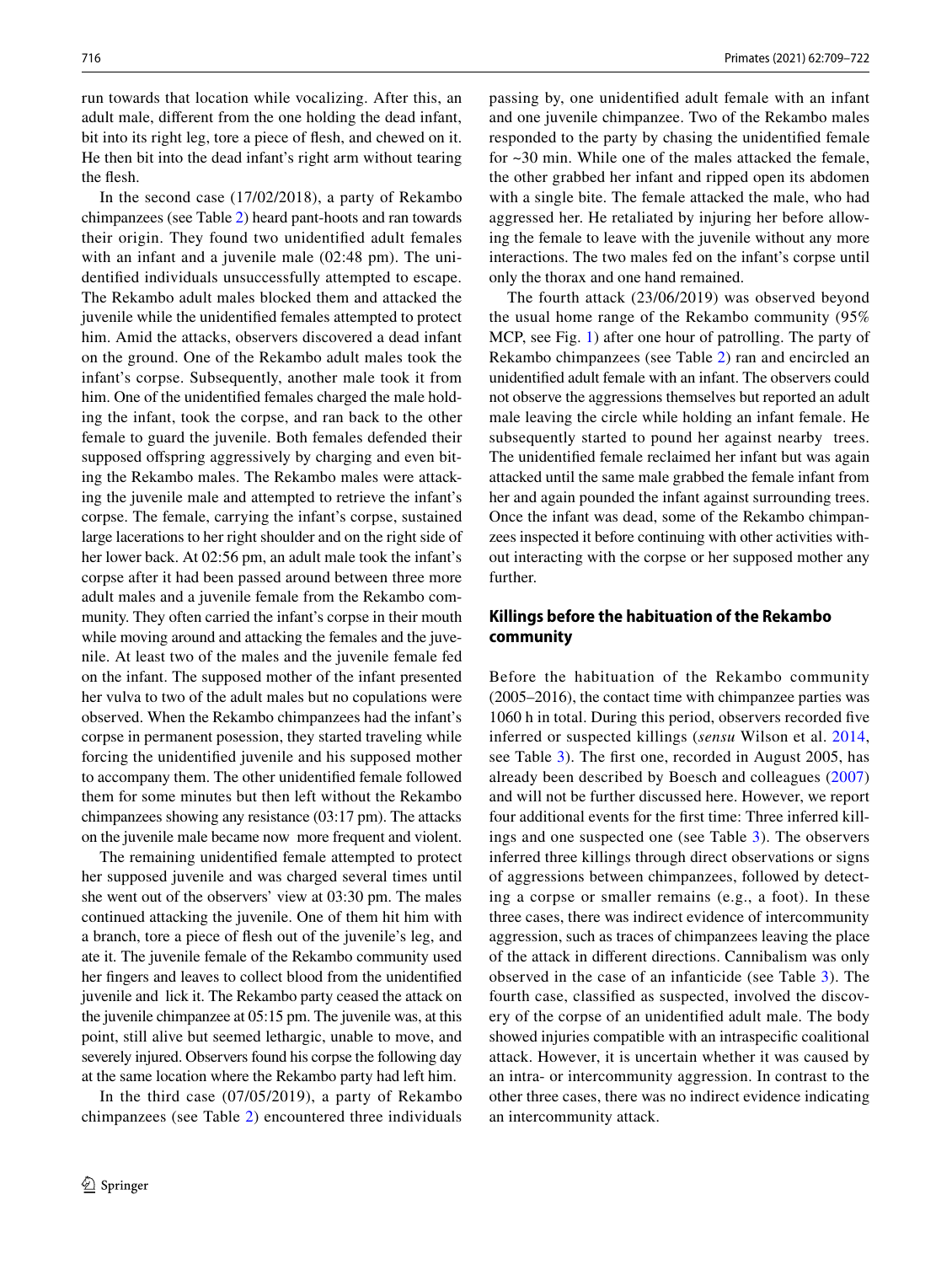### **Discussion**

Here, we provide the frst insights into intercommunity interactions of a community of central chimpanzees living in the Loango National Park, Gabon, after the habituation of the majority of its members. We used a combination of direct observations and camera trap data collected over a period of two years and six months. We detected neighboring communities in most of the Rekambo core area with little evidence of temporal landscape partitioning between communities. Encounters occurred less than once per month. The most frequent encounter type was visual, followed by acoustic, lethal, and physical encounters (Wilson et al. [2012](#page-13-8), [2014\)](#page-13-5). In addition, individuals of the Rekambo community killed four infants and one juvenile chimpanzee of unknown community membership during the same period. Adult males were the main participants in nonphysical and physical aggression, but adult females were also involved. Adult females of both the Rekambo community and other communities participated in territorial patrols, at times accompanied by dependent ofspring. We also documented four new cases of intraspecifc killing before the habituation of the community (2006–2016).

# **Presence of other communities inside the Rekambo home range**

The rates of detecting foreign communities by camera traps and intercommunity encounters were higher in the periphery of the Rekambo home range than inside the Rekambo core area. These fndings are in line with observations of intercommunity encounters at other chimpanzee study sites (Wilson et al. [2004](#page-13-4), [2007](#page-13-9), [2012](#page-13-8); Boesch et al. [2008\)](#page-12-12).

The proportion of territory exclusively used by individuals of the Rekambo community (4.56% estimated using camera trap data plus encounters; 16.13% using encounters only) was similar to results reported for the Taï communities (4–14%, Herbinger et al. [2001](#page-12-6)) but lower than those documented at Ngogo, Kibale National Park, Uganda (23%, Amsler [2009\)](#page-12-7). Intercommunity encounters in chimpanzees cause severe injuries and death more frequently than in other nonhuman primate species (e.g., Crofoot and Wrangham [2010\)](#page-12-10). Therefore, chimpanzees are expected to have negligible home range overlap (Wrangham et al. [2007](#page-13-10)). Spatial overlap may occur without temporal overlap reducing encounter chances. For example, the communities M and K at Mahale (Tanzania) have been reported to monopolize the overlapping area of their ranges in diferent seasons (Nishida [1979\)](#page-12-2). However, our camera trap data revealed that other communities visited areas that individuals of the Rekambo community also frequently used at the same time (see Fig.

S3 in the ESM). Hence, it seems that temporal landscape partitioning between communities does not occur at our site.

Individuals of other communities entered the core area of the Rekambo community during deep incursion patrols. Incursions into the core area of other communities have been suggested to precede territory expansions and group extinctions at other long-term study sites (e.g., Nishida et al. [1985](#page-12-8); Goodall [1986](#page-12-3); Mitani et al. [2010](#page-12-11)). Earlier camera trap studies at our site detected a relatively low degree of ranging overlap between neighboring communities (Head et al. [2013\)](#page-12-18). Furthermore, they revealed the existence of up to nine adult males belonging to the Rekambo community that were no longer present in our study period (Estienne et al. [2017](#page-12-24)). Consequently, the present study may portrait a period of unusually intense territorial behavior.

However, the low intercommunity encounter rate may argue against such an interpretation. Nevertheless, several Rekambo infants and juveniles disappeared during the study period considered here. Moreover, in August 2018, we found one of the Rekambo adult males severely injured with wounds typically caused during intraspecifc coalitional attacks (e.g., removal of one testis). Thus, individuals of the Rekambo community may experience intercommunity encounters when not being followed by human̄ observers. This explanation might also explain the discrepancy between the low intercommunity encounter rate and the increased level of intercommunity intrusions as seen with camera traps compared to the study by Head and colleagues [\(2013\)](#page-12-18).

#### **Intercommunity encounters**

The Rekambo community experienced intercommunity encounters less often than most other chimpanzee communities with unhabituated neighbors from other long-term research sites (0.53 times per month, or in 1.92% of the observation days). For example, researchers documented 1.48–3.75 encounters per month at Taï, Mahale, and Ngogo (Boesch et al. [2008](#page-12-12)), and in 5.5% of the follows at Gombe, Tanzania (Goodall [1986\)](#page-12-3). Similarly to Rekambo, the Kanyawara community (Kibale National Park, Uganda), which has a lower rate of encounters than Rekambo (1.9% of the follows, Wilson et al. [2012\)](#page-13-8), also lacks neighbors at one side of their territory. Individuals of the Rekambo community spent considerable amounts of time on the side of their territory with no neighbors (see the coastal core areas in Fig. S2 in ESM). Thus, the lack of neighbors in the area plus the proportion of time spent there may contribute to the relatively low intercommunity encounter rate.

Studies on other chimpanzee communities consistently found that acoustic encounters were the most common encounter type, followed by visual, physical, and in some cases, lethal events (Watts and Mitani [2001;](#page-13-11) Boesch et al. [2008;](#page-12-12) Wilson et al. [2012\)](#page-13-8). In contrast, visual encounters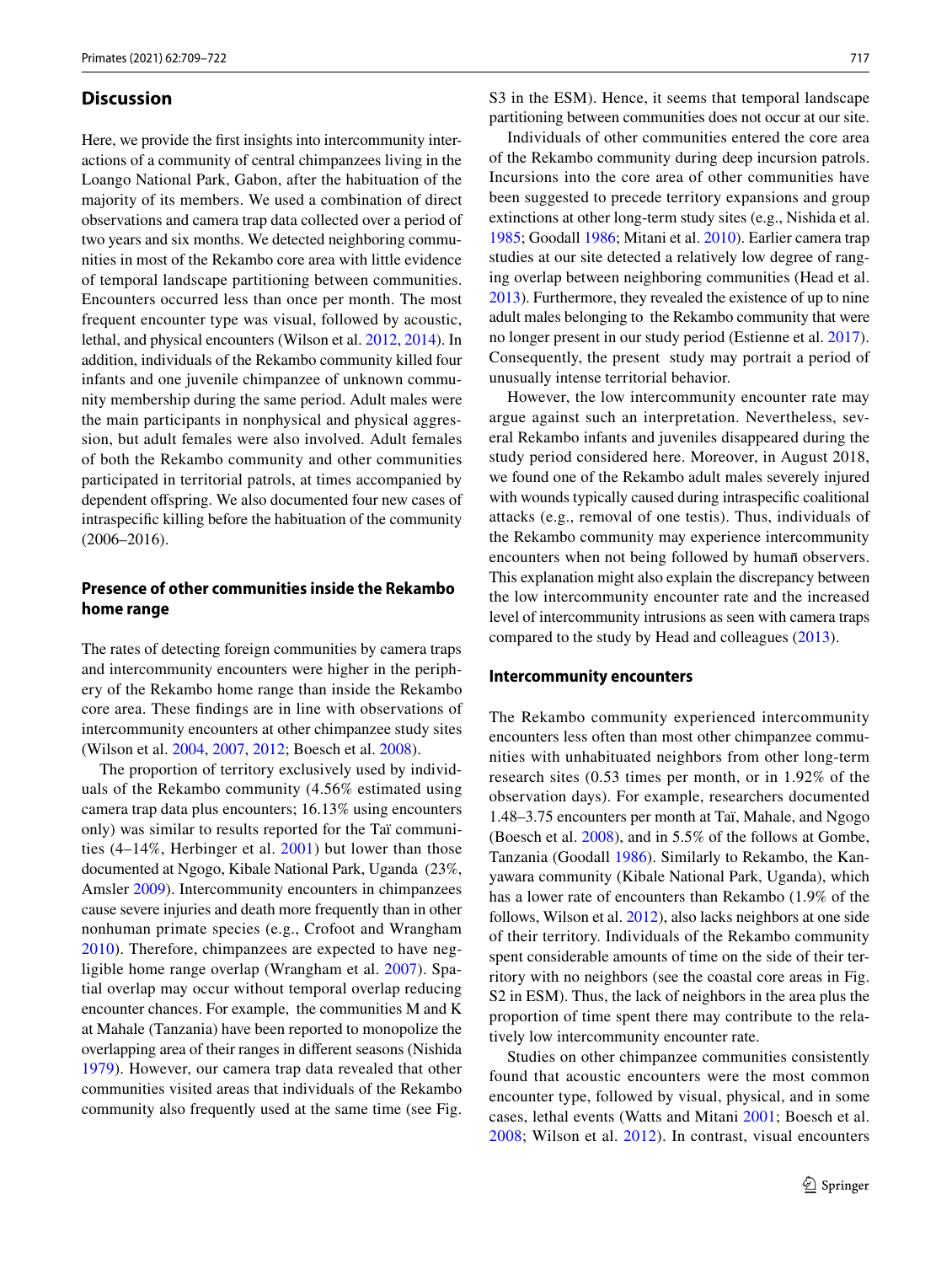were the most frequent in our community, followed by acoustic, lethal, and physical encounters. A potential explanation for the low rate of acoustic encounters may be that observers were not yet able to reliably identify and report acoustic encounters. Alternatively, the excellent visibility in Loango in contrast to other sites (e.g., Taï National Park; Boesch et al. [2008\)](#page-12-12) may facilitate visual contact. Moreover, and in contrast to fndings from other sites (Goodall [1986](#page-12-3); Boesch and Boesch-Achermann [2000;](#page-12-4) Watts and Mitani [2001](#page-13-11)), individuals of the Rekambo community and neighboring communities seemed willing to establish visual contact. Studies in other communities found that larger parties with more males are more prone to approach and attack foreign parties (Watts and Mitani [2001](#page-13-11); Wilson et al. [2012](#page-13-8)). Since observers tended to stay with the largest party, consisting primarily of males due to their higher levels of habituation, their presence may have infuenced the rates of agonistic behaviours observed.

Furthermore, our results showed that the party size of the Rekambo community and the number of males within the party were similar in encounters inside and outside the core area. However, parties tended to be larger and included higher numbers of males in the periphery than reported at other study sites (Mitani and Watts [2005](#page-12-9); Wilson et al. [2007,](#page-13-9) [2012](#page-13-8)). Again, this result could be due to the observers' tendency to follow the largest party present. Nevertheless, given the low proportion of exclusive home range of the Rekambo community (see Fig. S4 in ESM), members might regularly travel in larger parties for protection.

# **Participation of females with dependent ofspring in patrols**

Adult females from the Rekambo community and other communities participated in territorial patrols and were often accompanied by their dependent ofspring. These results are in line with observations at Taï, where females were involved in 57% of all observed patrols (Boesch and Boesch-Acher-mann [2000\)](#page-12-4), and were also frequently accompanied by their dependent offspring (see Movie S1 in Samuni et al. [2017](#page-13-12)). However, at most other long-term sites, territorial patrols are a predominantly male activity (Reynolds [2005](#page-13-13); Mitani and Watts [2005;](#page-12-9) Gilby et al. [2013](#page-12-25)). The presence of dependent ofspring in patrols is surprising, given the high infanticide risk during encounters (Newton-Fisher [1999](#page-12-26); Watts et al. [2002;](#page-13-14) Wilson et al. [2004,](#page-13-4) present study). Since individuals and parties of other communities enter the core area of the Rekambo community, females with dependent offspring might be safer joining patrols with many males than staying in the core area in smaller parties without males.

The tendency of females of our community to join territorial patrols may suggest that central chimpanzees are similar to western chimpanzees at Taï in their propensity to form bisexually bonded communities (Lehmann and Boesch [2005](#page-12-27)).

# **Females as attackers and victims during intercommunity encounters**

The Rekambo community females participated in noncontact and contact aggression during intercommunity encounters, including killing an adult male. Female involvement in chimpanzee intercommunity aggression is rare at most sites but seems to be a substantial aspect at Taï (see Furuichi [2020](#page-12-5) for a review).

In the only confrmed intercommunity infanticide, individuals of the Rekambo community attacked the mother until they were able to obtain her infant. Subsequently, the mother was ignored. Similar attacks on females with dependent ofspring were reported at the Sonso community from the Budongo Forest, Uganda (Newton-Fisher [1999](#page-12-26)), and the M-group at Mahale (Kutsukake and Matsusaka [2002](#page-12-28)). However, at Ngogo and Gombe, attacks on females, sometimes lethal, continued even after their infants had been obtained (Watts and Mitani [2000](#page-13-15); Wilson et al. [2004,](#page-13-4) [2014\)](#page-13-5). In contrast, at Taï, infanticides, and attacks on extra-community females were very rare (Boesch et al. [2008;](#page-12-12) but see Wilson et al. [2014](#page-13-5)).

#### **Lethal intercommunity aggressions**

The rate of intercommunity killings by individuals of the Rekambo community (0.8 killings/year) was higher than that documented for all other long-term chimpanzee communities studied except for Ngogo (1.38 killings/year, see Wilson et al. [2014](#page-13-5) for comparative data on intercommunity killings across *Pan* communities and the raw data from which the killing rate for Ngogo was calculated). Moreover, if all the killings, for which we could not infer community membership of the victims, were not caused by individuals of the Rekambo community, the intercommunity killing rate would increase to 2.8 individuals/year thereby largely surpassing the rate reported for the Ngogo community (see discussion below).

In a cross-site comparison, Wilson and colleagues ([2014](#page-13-5)) found that killing rates were positively correlated with the number of community males and population density. During the study period considered here, the Rekambo community had seven to eight adult males and showed a density of  $0.77-1.11$  chimpanzees/km<sup>2</sup> (Martinez-Íñigo et al. in review). According to the study of Wilson and colleagues ([2014\)](#page-13-5), the following four communities had the closest number of males and population density values to the Rekambo community: Taï East (4.90 males, 1.4 chimpanzees/ $km^2$ ), Taï South (5.30 males, 1.6 chimpanzees/km<sup>2</sup> ), Fongoli (Fongoli, Senegal, 11.80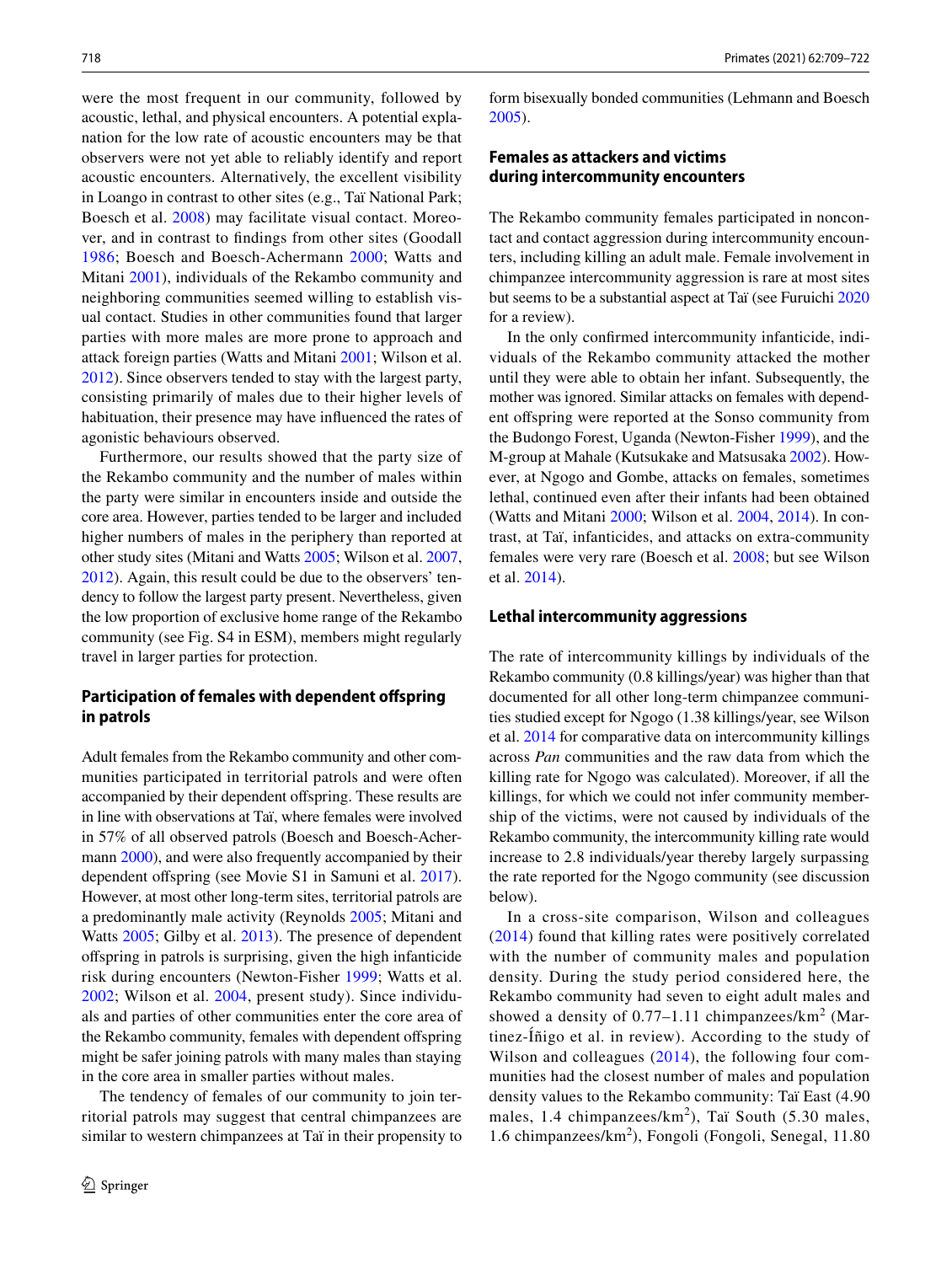males,  $0.37$  chimpanzees/ $km^2$ ), and Moto (Goualougo Triangle, Republic of Congo, 11.00 males, 1.7 chimpanzees/ km<sup>2</sup>). Of these communities, intercommunity killings were only reported for the Taï South community, with a killing rate of 0.04 killings/year (Wilson et al. [2014](#page-13-5)). Thus, we documented an intercommunity killing rate much higher than expected based on the number of males living in the Rekambo community and population density.

It may be possible that the Rekambo community was experiencing a temporarily higher rate of killings. For example, at Gombe, researchers reported comparable killing rates after a community fssion (Goodall [1986](#page-12-3)). However, our long-term data do not suggest that a community fssion occurred during our study period. Adult males and females which disappeared between 2009–2014 (Head et al. [2013](#page-12-18); Estienne et al. [2017](#page-12-24)) did so progressively over the years instead of all individuals disappearing at once, as expected in community fssion. Moreover, none of them has been detected on camera trap footage in the periphery of the Rekambo territory, which would have been probable in the case of community fission.

We cannot rule out that the killing rate of reported here for the Rekambo community was temporarily high (as reported at Gombe) for any other reason. Nonetheless, between July 2019–September 2020, individuals of the Rekambo community killed three additional individuals of other communities (Loango Chimpanzee Project, unpublished data). Consequently, a high lethality could be a permanent feature of the intercommunity relationships at Loango rather than representing a temporary pattern. If this explanation is true, intense intercommunity competition might be driven by consistent ecological factors. For example, chimpanzees at Loango might experience intense interspecies competition with western lowland gorillas (*Gorilla gorilla gorilla*), as well as forest elephants (*Loxodonta cyclotis*). The evidence thus far shows dietary overlap among the three species as well as signs of interspecies competition (Martinez-Íñigo et al. in review; Southern et al. in review; Head et al. [2012](#page-12-29)). However, we currently lack the systematic data to evaluate the extent and impact of interspecifc competition occuring at Loango.

# **Lethal interactions with individuals of unknown community membership**

Between January 2017–June 2019, chimpanzees from the Rekambo community were observed and inferred to kill four infants and a juvenile whose community could not be assigned (see Table [2](#page-5-0)). Intracommunity killings of unweaned individuals have been reported in as many communities as intercommunity killings (Wilson et al. [2014\)](#page-13-5). The behavior of killers and victims was not remarkably diferent in intra- and intercommunity infanticides. In both, cannibalism is frequent but not universal. For instance, mothers might continue to be aggressed after they lose hold of their ofspring, but not mandatorily. Intra- and intercommunity infanticides can be conducted by coalitions of females, males, or mixed parties. Both types of attacks are frequent in eastern chimpanzees but seem to be absent in western chimpanzees (Arcadi and Wrangham [1999;](#page-12-30) Lowe et al. [2020](#page-12-31)). The most consistent diference between intra- and intercommunity infanticides is the average age of victims (Wilson et al. [2014](#page-13-5); Lowe et al. [2020](#page-12-31)). Intracommunity infanticides tend to target infants younger than one year of age. They are often the ofspring of low-ranking mothers whose mating efforts have not yet concentrated towards the highestranking males of the community (Nishida and Kawanaka [1985](#page-12-32); Hamai et al. [1992](#page-12-33)).

The age of three of the victims killed by individuals of the Rekambo community could not be evaluated accurately. The ages of the other two were estimated as two and four years of age, respectively. They were above the average age range of intracommunity killings but within the observed age range reported in the study by Wilson and colleagues [\(2014](#page-13-5)). The location of the attacks does not reliably refect whether the attacks occurred within or between communities. Three victims were killed within the core area of the Rekambo community and two victims were killed in the periphery. However, since most confrmed intercommunity encounters occurred within the core area, and the Rekambo females are known to patrol with their offspring in the periphery of the territory, intra- and intercommunity infanticides could happen at any location within the home range.

It is possible that victims, whose community could not be assigned, were indeed from the Rekambo community. They could be the offspring of not yet habituated females. Such females probably only spent a minimal amount of time with our high-ranking and fully habituated males since researchers often accompanied these males and scare the females. Therefore, these unhabituated females would have a decreased chance of bonding and mating with highranking community males, resulting in a higher chance of intracommunity infanticide (Nishida and Kawanaka [1985](#page-12-32); Hamai et al. [1992\)](#page-12-33). Indeed, in all of these infanticides at least one of the male perpetrators was among the highest-ranking males in our community. Intracommunity infanticides in these contexts are hypothesized to coerce females to concentrate future matings into high-ranking males (Nishida and Kawanaka [1985\)](#page-12-32).

If all fve victims were indeed members of the Rekambo community, the intracommunity infanticide rate would be two individuals/year. This rate is much higher than that reported for the Sonso community, which showed the highest rate so far reported across all long-term study sites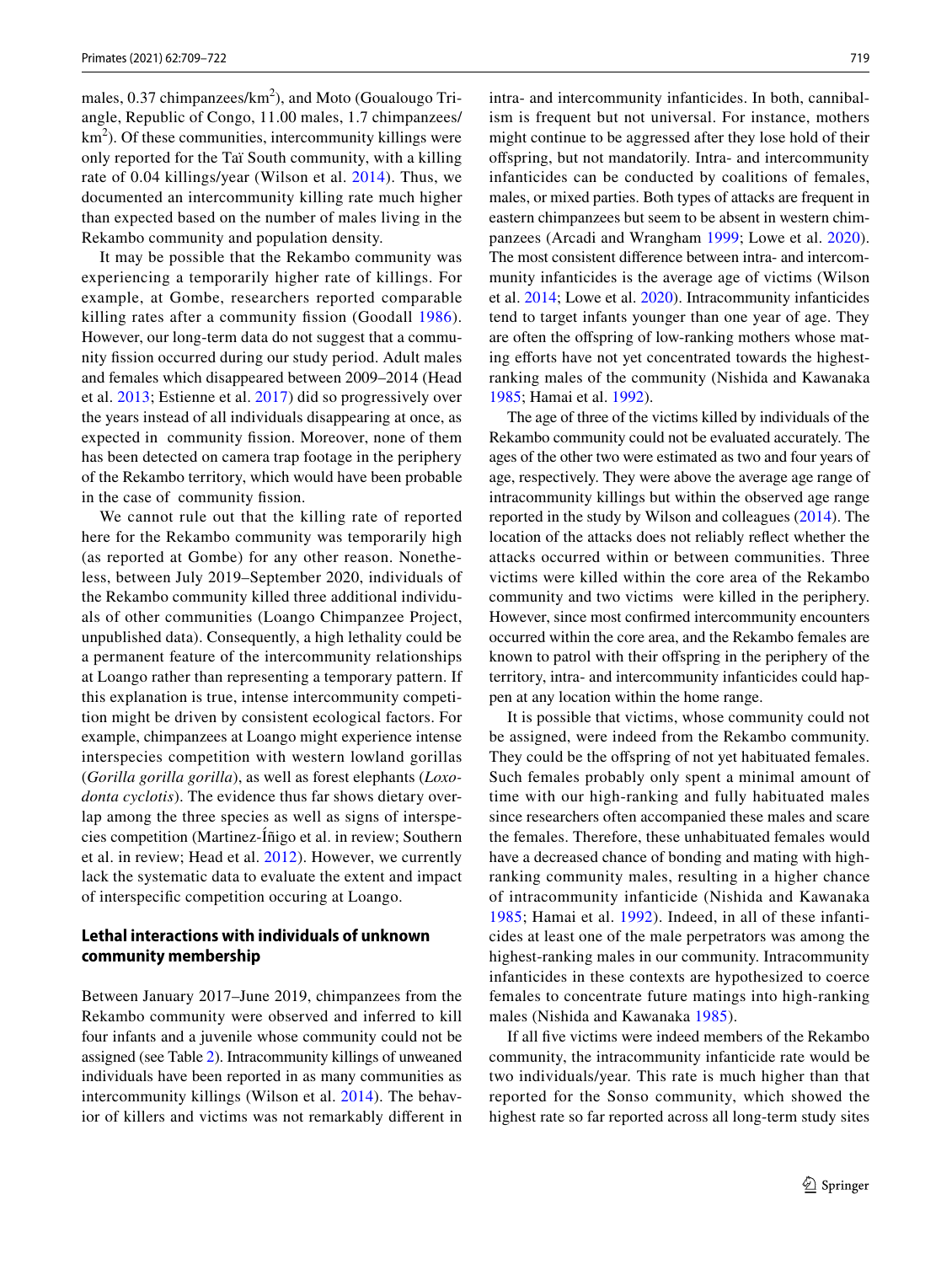compared (0.35 individuals/year; Wilson et al. [2014](#page-13-5)). If, on the contrary, all infanticides were intercommunity killings, the intercommunity infanticide rate for Rekambo would be 2.4 individuals/year, and the total intercommunity killing rate would be 2.8 individuals/years (previous maximums as for data in Wilson et al. [2014:](#page-13-5) intercommunity infanticide: 0.89 individuals/year, Ngogo community. Intercommunity killing rate: 1.39 individuals/year, Ngogo community). Any value in between, with some of the killings being intracommunity and the others intercommunity, would still rank Rekambo as one of the most lethal chimpanzee communities studied so far.

### **Concluding remarks and future research**

Our study showed that the intercommunity encounters of individuals and parties of the Rekambo community revealed some diferences to those reported from other chimpanzee communities. Visual encounters were more frequent than acous̄tic encounters and there were more killings than physical encounters. Females participated in aggression towards other communities, including a killing. Moreover, adult females joined territorial patrols while being accompanied by their dependent ofspring. In addition, between January 2017–June 2019, the Rekambo community showed the second highest annual rate of confrmed intercommunity killings so far reported despite having a low population density and an average number of adult males in the community. This rate might be even higher if any of the victims of unknown community membership could be assigned to the neighboring communities.

Overall, our data suggest that between-community competition was exceptionally high at our site, at least during the study period considered here. Systematic monitoring of camera trap data will provide information on the size, composition, and ranging patterns of neighboring communities, which will aid in understanding these patterns in more detail. Furthermore, the improved habituation of the Rekambo community is enabling the collection of information on a more representative set of party sizes and compositions, which will aid in confrming or disproving the tendencies observed. Finally, future systematic research addressing the competitive interactions between chimpanzees, gorillas, and elephants may shed light on the high intercommunity competition in chimpanzees at Loango.

**Supplementary Information** The online version contains supplementary material available at<https://doi.org/10.1007/s10329-021-00921-x>.

**Acknowledgements** We are grateful to the Agence Nationale des Parcs Nationaux and the Centre National de la Recherche Scientifque et Technique of Gabon for their collaboration and permission to research in the Loango National Park. We are indebted to C. Boesch for his

steady support and inspiring discussions. We also thank R. Mundry for his help with the statistical analysis, L. Southern for her help checking camera trap identifcations, and S. Lemoine for constructive exchanges. We are thankful to M. Arandjelovic and F. Martínez-Sosa for their helpful comments. We are indebted to N. Balduccio, J. C. Bitoy, S. Bunel, A. Ede, J. Ekika, V. Etienne, J. Head, S. Iadou, G. Kombe, J. Kombe, J. C. Mabioko, L. Mackaga, F. Makaya, M. Makosso, A. Mascaro, M. Massande, A. Mitifot, E. Mbongo, R. Mokambe, P. Mondjo, U. Bora Moussouami, E. Ngabe, Y. Nkoma, P. Nzambe, J. E. Nzengue, C. Orbell, L. Rabanal, A. Relonga, E. R. Guizard, K. Stewart, N. Tagg, E. Theleste, R. Violleau, and many others for their help with the data collection and support in the forest. A special thanks to C. Igoumounamendet and S. Emane for their invaluable help at and around the Ozouga Camp.

**Authors contributions** LMI, TD, and PB designed the study. PB, HK, and LMI collected and curated the data and performed the analyses. LMI and PB wrote the frst draft of the manuscript. LMI, SP, and TD fnalized and edited the manuscript. All authors approved the fnal manuscript.

**Funding** Open Access funding enabled and organized by Projekt DEAL. This study was supported by the Max Planck Society and an ERC Consolidator Grant (772000; TurnTaking) by the EU to SP.

**Availability of data and material** Data and material will become available at the 1000PAN database ([https://www.comparative-biocogniti](https://www.comparative-biocognition.de/1000pan/about-1000pan) [on.de/1000pan/about-1000pan\)](https://www.comparative-biocognition.de/1000pan/about-1000pan). Meanwhile, they can be requested at the same source.

**Code availability** Custom mapping R code available in the Electronic Supplementary Material.

### **Declarations**

**Conflict of interest** The authors declare that they have no conficts of interest.

**Ethics approval** Our study was purely observational and noninvasive. Researchers followed a strict hygiene protocol (Gilardi et al. [2015](#page-12-34)). Researchers quarantine for fve days before following the chimpanzees. In addition, researchers disinfect their hands before entering the forest, wear face masks, and keep a minimum distance of eight meters between themselves and the chimpanzees to avoid disease transmission from humans to chimpanzees and not disturb the natural behavior of the observed individuals. Research protocols adhered to the legal requirements of Gabon and followed the recommendations of the Animals (Scientifc Procedures) Act 1986, as published by the government of the United Kingdom. The research also followed the principles of ethical treatment of non-human primates, as stated by the American Society of Primatologists. The Agence Nationale des Parcs Nationaux, and the Centre National de la Recherche Scientifque et Technique of Gabon, Libreville, Gabon, granted permission to carry out research at the Loango National Park.

**Open Access** This article is licensed under a Creative Commons Attribution 4.0 International License, which permits use, sharing, adaptation, distribution and reproduction in any medium or format, as long as you give appropriate credit to the original author(s) and the source, provide a link to the Creative Commons licence, and indicate if changes were made. The images or other third party material in this article are included in the article's Creative Commons licence, unless indicated otherwise in a credit line to the material. If material is not included in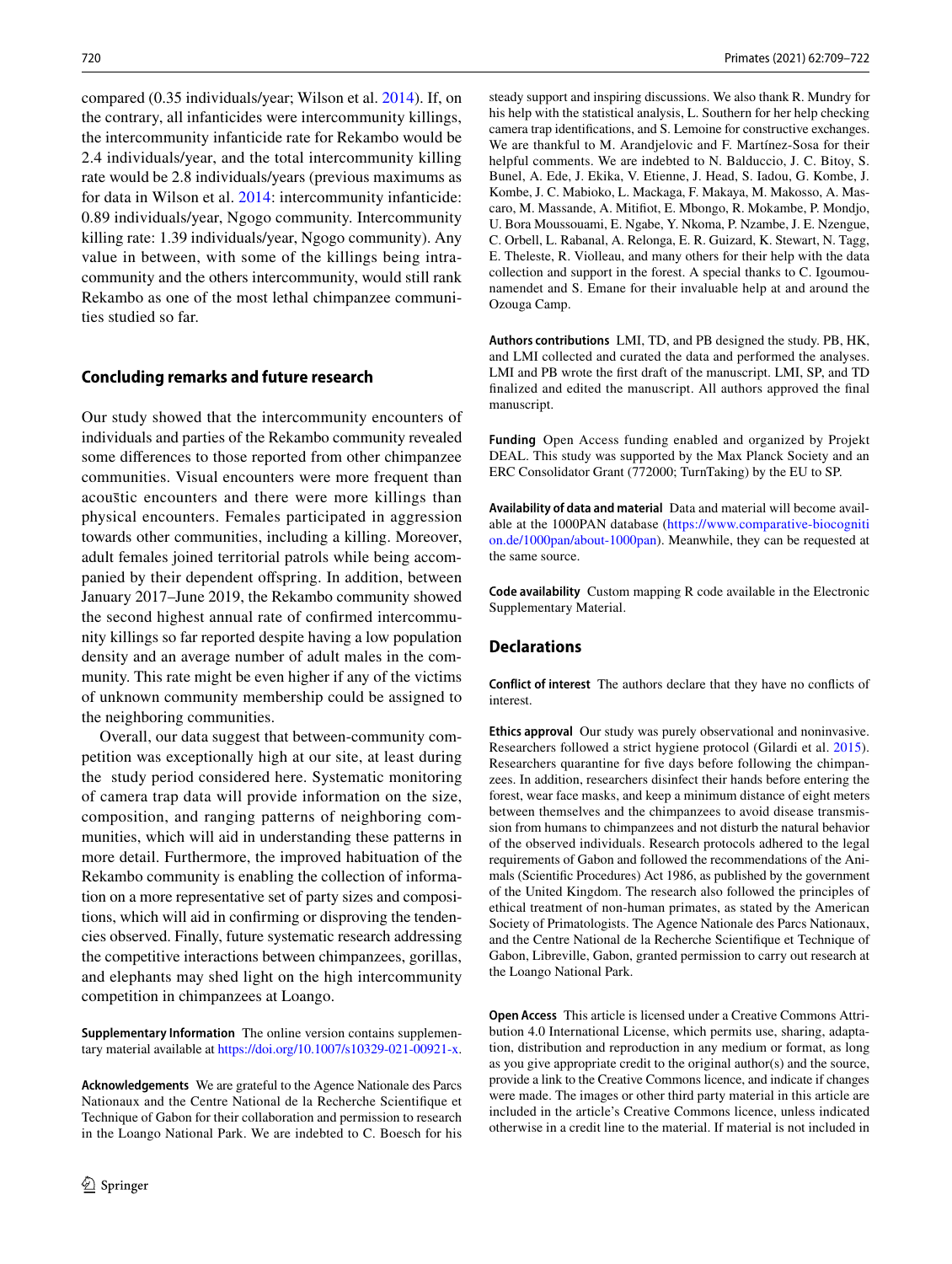the article's Creative Commons licence and your intended use is not permitted by statutory regulation or exceeds the permitted use, you will need to obtain permission directly from the copyright holder. To view a copy of this licence, visit <http://creativecommons.org/licenses/by/4.0/>.

# **References**

- <span id="page-12-7"></span>Amsler S (2009) Ranging behavior and territoriality in chimpanzees at Ngogo, Kibale National Park, Uganda. PhD Dissertation, University of Michigan
- <span id="page-12-17"></span>Arandjelovic M, Head J, Rabanal LI et al (2011) Non-invasive genetic monitoring of wild central chimpanzees. PLoS ONE 6(3):e14761. <https://doi.org/10.1371/journal.pone.0014761>
- <span id="page-12-20"></span>Arandjelovic M, Boesch C, Campbell G, et al (2014) Pan African programme: the cultured chimpanzee: guidelines for research and data collection. [http://panafrican.eva.mpg.de/pdf/Pan\\_Afric](http://panafrican.eva.mpg.de/pdf/Pan_African_Field_Protocol_July2014_final2.pdf) [an\\_Field\\_Protocol\\_July2014\\_fnal2.pdf.](http://panafrican.eva.mpg.de/pdf/Pan_African_Field_Protocol_July2014_final2.pdf) Accessed 28 September 2019
- <span id="page-12-30"></span>Arcadi AC, Wrangham RW (1999) Infanticide in chimpanzees: review of cases and a new within-group observation from the Kanyawara study group in Kibale National Park. Primates 40(2):337–351.<https://doi.org/10.1007/BF02557557>
- <span id="page-12-22"></span>Bivand R, Keitt T, Rowlingson B (2020) rgdal: bindings for the 'geospatial' data abstraction library. R package version 1.5–16.
- <span id="page-12-4"></span>Boesch C, Boesch-Achermann H (2000) The chimpanzees of the Taï forest: behavioural ecology and evolution. Oxford University Press, New York, NY
- <span id="page-12-15"></span>Boesch C, Head J, Tagg N et al (2007) Fatal chimpanzee attack in Loango National Park, Gabon. Int J Primatol 28:1025–1034. <https://doi.org/10.1007/s10764-007-9201-1>
- <span id="page-12-12"></span>Boesch C, Crockford C, Herbinger I et al (2008) Intergroup conficts among chimpanzees in Taï National Park: lethal violence and the female perspective. Am J Primatol 70:519–532. [https://doi.](https://doi.org/10.1002/ajp.20524) [org/10.1002/ajp.20524](https://doi.org/10.1002/ajp.20524)
- <span id="page-12-0"></span>Cassidy KA, Mech LD, MacNulty DR et al (2017) Sexually dimorphic aggression indicates male gray wolves specialize in pack defense against conspecifc groups. Behav Processes 136:64–72. <https://doi.org/10.1016/j.beproc.2017.01.011>
- <span id="page-12-10"></span>Crofoot MC, Wrangham RW (2010) Intergroup aggression in primates and humans: the case for a unifed theory. In: Kappeler PM, Silk JB (eds) Mind the gap : tracing the origins of human universals. Springer, Heildelberg, pp 171–195
- <span id="page-12-24"></span>Estienne V, Stephens C, Boesch C (2017) Extraction of honey from underground bee nests by central African chimpanzees (*Pan troglodytes troglodytes*) in Loango National Park, Gabon: techniques and individual diferences. Am J Primatol 79(8):e22672
- <span id="page-12-5"></span>Furuichi T (2020) Variation in intergroup relationships among species and among and within local populations of African apes. Int J Primatol 41(2):203–223. [https://doi.org/10.1007/](https://doi.org/10.1007/s10764-020-00134-x) [s10764-020-00134-x](https://doi.org/10.1007/s10764-020-00134-x)
- <span id="page-12-34"></span>Gilardi K, Gillespie T, Leendertz et al (2015) Best practice guidelines for health monitoring and disease control in great ape populations. IUCN SSC Primate Specialist Group, Gland, Switzerland
- <span id="page-12-25"></span>Gilby IC, Wilson ML, Pusey AE (2013) Ecology rather than psychology explains co-occurrence of predation and border patrols in male chimpanzees. Anim Behav 86:61–74. [https://doi.org/10.](https://doi.org/10.1016/j.anbehav.2013.04.012) [1016/j.anbehav.2013.04.012](https://doi.org/10.1016/j.anbehav.2013.04.012)
- <span id="page-12-3"></span>Goodall J (1986) The chimpanzees of Gombe: patterns of behaviour. Harvard University Press, Cambridge, Massachusetts
- <span id="page-12-33"></span>Hamai M, Nishida T, Takasaki H, Turner LA (1992) New records of within-group infanticide and cannibalism in wild chimpanzees. Primates 33(2):151–162
- <span id="page-12-13"></span>Hashimoto C, Isaji M, Mouri K, Takemoto H (2020) Intergroup encounters of chimpanzees (*Pan troglodytes*) from the female perspective. Int J Primatol 41(2):171–180. [https://doi.org/10.](https://doi.org/10.1007/s10764-020-00145-8) [1007/s10764-020-00145-8](https://doi.org/10.1007/s10764-020-00145-8)
- <span id="page-12-16"></span>Head JS, Boesch C, Makaga L, Robbins MM (2011) Sympatric chimpanzees (*Pan troglodytes troglodytes*) and gorillas (*Gorilla gorilla gorilla*) in Loango National Park, Gabon: Dietary composition, seasonality, and intersite comparisons. Int J Primatol 32:755–775. <https://doi.org/10.1007/s10764-011-9499-6>
- <span id="page-12-29"></span>Head JS, Robbins MM, Mundry R et al (2012) Remote video-camera traps measure habitat use and competitive exclusion among sympatric chimpanzee, gorilla, and elephant in Loango National Park, Gabon. J Trop Ecol 28:571–583. [https://doi.org/10.1017/S0266](https://doi.org/10.1017/S0266467412000612) [467412000612](https://doi.org/10.1017/S0266467412000612)
- <span id="page-12-18"></span>Head JS, Boesch C, Robbins MM et al (2013) Effective sociodemographic population assessment of elusive species in ecology and conservation management. Ecol Evol 3:2903–2916. [https://doi.](https://doi.org/10.1002/ece3.670) [org/10.1002/ece3.670](https://doi.org/10.1002/ece3.670)
- <span id="page-12-6"></span>Herbinger I, Boesch C, Rothe H (2001) Territory characteristics among three neighboring chimpanzee communities in the Taï National Park, Côte d'Ivoire. Int J Primatol 22:143–167. [https://doi.org/10.](https://doi.org/10.1023/A:1005663212997) [1023/A:1005663212997](https://doi.org/10.1023/A:1005663212997)
- <span id="page-12-1"></span>Kitchen DM, Beehner JC (2007) Factors afecting individual participation in group-level aggression among non-human primates. Behaviour 144:1551–1581. [https://doi.org/10.1163/1568539077](https://doi.org/10.1163/156853907782512074) [82512074](https://doi.org/10.1163/156853907782512074)
- <span id="page-12-28"></span>Kutsukake N, Matsusaka T (2002) Incident of intense aggression by chimpanzees against an infant from another group in Mahale Mountains National Park, Tanzania. Am J Primatol 58:175–180. <https://doi.org/10.1002/ajp.10058>
- <span id="page-12-27"></span>Lehmann J, Boesch C (2005) Bisexually bonded ranging in chimpanzees (*Pan troglodytes verus*). Behav Ecol Sociobiol 57:525–535. <https://doi.org/10.1007/s00265-004-0891-5>
- <span id="page-12-14"></span>Lemoine S, Boesch C, Preis A et al (2020) Group dominance increases territory size and reduces neighbour pressure in wild chimpanzees. R Soc Open Sci 7:200577. [https://doi.org/10.1098/rsos.](https://doi.org/10.1098/rsos.200577) [200577](https://doi.org/10.1098/rsos.200577)
- <span id="page-12-31"></span>Lowe AE, Hobaiter C, Asiimwe C, Zuberbühler K, Newton-Fisher NE (2020) Intra-community infanticide in wild, eastern chimpanzees: a 24-year review. Primates 61(1):69–82. [https://doi.org/10.1007/](https://doi.org/10.1007/s10329-019-00730-3) [s10329-019-00730-3](https://doi.org/10.1007/s10329-019-00730-3)
- <span id="page-12-19"></span>Martin P, Bateson P (1993) Measuring behaviour: an introductory guide, 2nd edn. Cambridge University Press, Cambridge, UK
- <span id="page-12-9"></span>Mitani JC, Watts DP (2005) Correlates of territorial boundary patrol behaviour in wild chimpanzees. Anim Behav 70:1079–1086. <https://doi.org/10.1016/j.anbehav.2005.02.012>
- <span id="page-12-11"></span>Mitani JC, Watts DP, Amsler SJ (2010) Lethal intergroup aggression leads to territorial expansion in wild chimpanzees. Curr Biol 20:507–508.<https://doi.org/10.1016/j.cub.2010.04.021>
- <span id="page-12-26"></span>Newton-Fisher NE (1999) Infant killers of Budongo. Folia Primatol 70:167–169.<https://doi.org/10.1159/000021690>
- <span id="page-12-2"></span>Nishida T (1979) The social structure of chimpanzees of the Mahale Mountains. In: Hamburg DA, McCown ER (eds) The great apes. Benjamin/Cummings, Menlo Park CA, pp 73–121
- <span id="page-12-32"></span>Nishida T, Kawanaka K (1985) Within-group cannibalism by adult male chimpanzees. Primates 26(3):274–284. [https://doi.org/10.](https://doi.org/10.1007/BF02382402) [1007/BF02382402](https://doi.org/10.1007/BF02382402)
- <span id="page-12-8"></span>Nishida T, Hiraiwa-Hasegawa M, Hasegawa T, Takahata Y (1985) Group extinction and female transfer in wild chimpanzees in the Mahale National Park, Tanzania. Z Tierpsychol 67:284–301
- <span id="page-12-23"></span>QGIS Development Team (2019) QGIS geographic information system. Open source geospatial foundation project. 3.8 Zanzibar
- <span id="page-12-21"></span>R Core Team (2020) R: a language and environment for statistical computing. R foundation for statistical computing, Vienna, Austria. [www.R-project.org/](http://www.R-project.org/).